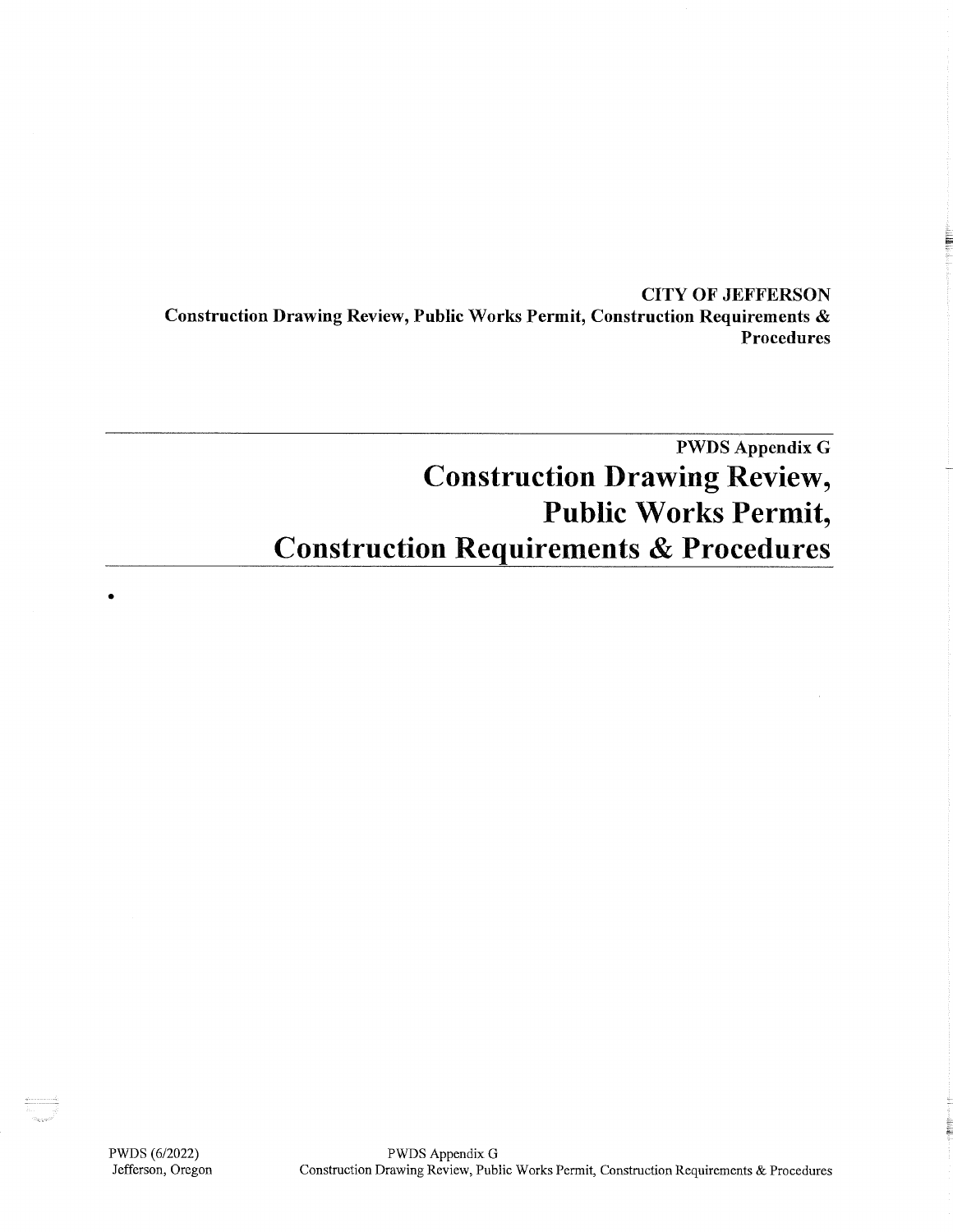|          | PWDS APPENDIX G CONSTRUCTION DRAWING REVIEW, PUBLIC WORKS PERMIT, |  |
|----------|-------------------------------------------------------------------|--|
|          |                                                                   |  |
| G.1      |                                                                   |  |
| G.2      |                                                                   |  |
| G.3      |                                                                   |  |
| G.4      |                                                                   |  |
| G.5      |                                                                   |  |
| G.6      |                                                                   |  |
| G.7      |                                                                   |  |
| G.8      |                                                                   |  |
| G.9      |                                                                   |  |
| G.10     |                                                                   |  |
| G.11     |                                                                   |  |
| G.12     |                                                                   |  |
| G.13     | EXPIRATION OR SUSPENSION OF PERMIT; STOP WORK ORDER; APPEAL 16    |  |
| G.14     |                                                                   |  |
| G.15     | CITY POLICY FOR ACCEPTING NEW OR RECONSTRUCTED STREETS AND PUBLIC |  |
|          |                                                                   |  |
| G.16     |                                                                   |  |
| G.17     |                                                                   |  |
| G.18     |                                                                   |  |
| G.19     |                                                                   |  |
| G.20     |                                                                   |  |
| $G-1300$ |                                                                   |  |

E

Ĵ.

ŧ **EXECUTE**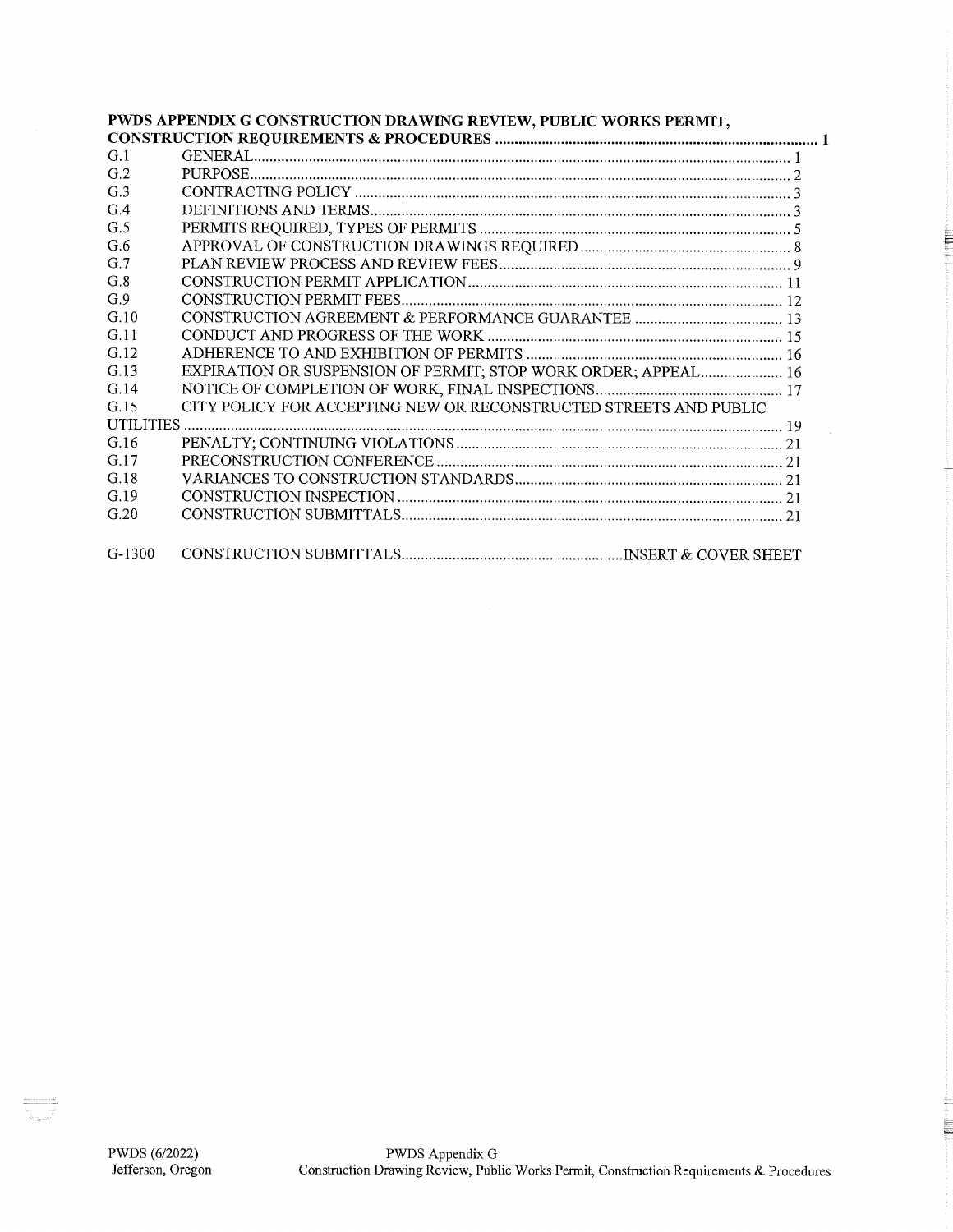# **PWDS APPENDIX G CONSTRUCTION DRAWING REVIEW, PUBLIC WORKS PERMIT, CONSTRUCTION REQUIREMENTS & PROCEDURES**

툳

### **G.1 GENERAL**

- a. These Public Works Construction Requirements and Procedures will be cited routinely in the text as the "Standards."
- b. Wherever specific supplementary standards are indicated (ie. AWWA C-150, ASTM C-857), it shall be understood to mean the latest revision thereof.
- c. Pronouns & Captions. In interpreting these Standards, it is understood that: (1) ifthe context so requires: (a) the singular pronoun shall be taken to mean and include the plural pronoun; (b) the masculine pronoun shall be taken to mean the feminine and the *gender neutral* pronoun as may be applicable; and (2) all captions used therein are intended solely for the convenience of reference and shall in no way limit any of the provisions of these Standards.
- d. These Standards shall apply to all improvements within existing and proposed public right-of-way and City/public utility easements, to all improvements to be maintained by the City, and to all improvements for which the Development Code requires approval by the City, or which must be designed to meet the provisions of the Public Works Design Standards (PWDS). The provisions of these Standards are binding on contractors and developers in the performance of any work covered under the categories outlined above. Where minimum values are stated, greater values should be used whenever practical; where maximum values are stated, lesser values should be used whenever practical.
- e. Requests for variances to these Standards shall be based on the criteria and procedures outlined in Section 1.12 of the Public Works Design Standards (PWDS).
- f. In the case of conflicts between the text of these construction standards and the standard details in the PWDS, or between the provisions of these construction standards and the PWDS, the more stringent as determined by the Public Works Director shall apply.
- g. All other utility improvements, including telephone, electrical power, gas and cable TV shall meet the current standards of the appropriate agency as well as City standards.
- h. Traffic Control Devices shall meet the standards of the current Manual on Uniform Traffic Control Devices, including Oregon amendments. ·
- i. All other work not covered by the above standards shall conform to the Oregon Standard Specifications for Construction (OSSC/ODOT/APWA), most recent edition.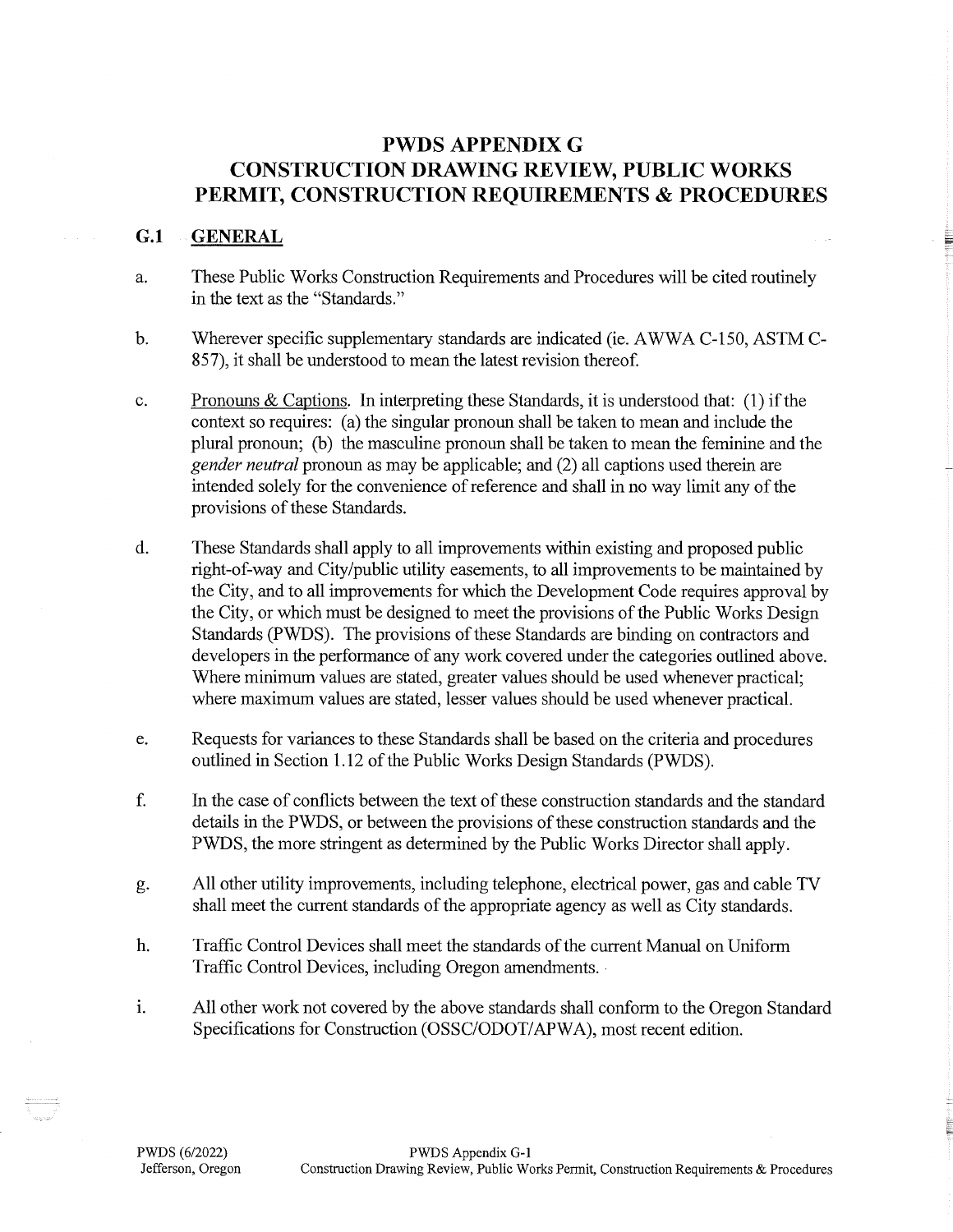## G.2 **PURPOSE**

- a. The purpose of these Standards is to provide a consistent policy under which certain physical aspects of public utility construction will be implemented. Most of the elements contained in this document are Public Works oriented and most are related to the development or platting process. However, it is intended that they apply to both public and private work designated herein.
- b. These Standards cannot provide for all situations. They are intended to assist but not to substitute for competent work by experienced contractors. The Standards are also not intended to limit unreasonably any innovative or creative effort which could result in better quality, better cost savings, or both. Any proposed departure from the Standards will be judged on the likelihood that such variance will produce a compensating or comparable result, in every way adequate for the user and City resident.
- c. The objective is to develop Standards which will:
	- 1) be consistent with current City Ordinances and the PWDS.
	- 2) set forth uniform material and workmanship standards under which all public works facilities shall be constructed within the City.
	- 3) supplement and complete the requirements of the City's development ordinances, PWDS, and other prevailing ordinances as they relate to the physical construction of public works facilities within the City.
	- 4) clarify and streamline the administration and construction of public works facilities within the City.
	- 5) provide public and private utility improvements constructed in a manner to allow economical future maintenance.
- d. These Standards shall relate only to public works construction in the City and are not to be intended to replace building codes, development or zoning ordinances and other regulations for which procedures and standards have been established.
- e. Planning, zoning and related matters shall be satisfied prior to submitting an application for a public works construction permit *(ie. where land use approval is required, drawings are typically not to be submitted for detailed permit review by Public Works until after issuance of the land use approval by the City or other applicable agency body, unless there are exceptional extenuating circumstances as determined by the City).*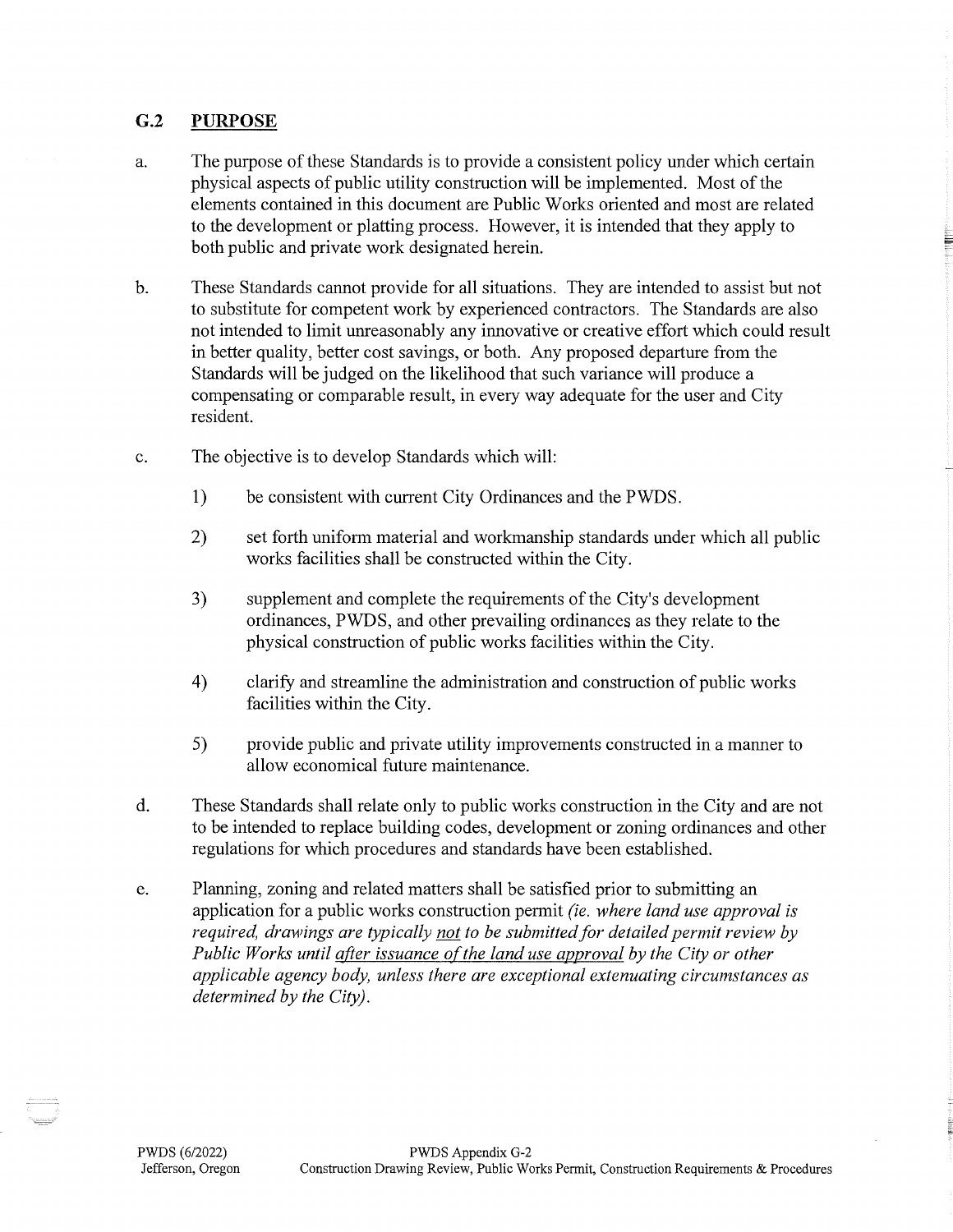## **G.3 CONTRACTING POLICY**

1) The policy of the City for construction or reconstruction of public infrastructure or public improvements covered under these standards or owned/maintained by the City requires that the contractor be registered with the Oregon Construction Contractors Board.

## **G.4 DEFINITIONS AND TERMS**

- a. Unless otherwise defined in these Standards, the following definitions, terms and abbreviations shall apply whenever used.
	- 1) City: The City of Jefferson, Oregon.
	- 2) Construction drawings: Drawings prepared by a registered professional engineer, including site plans, plan and profile views of utilities, cross sections, detailed drawings, etc., or reproductions thereof, approved by the City Engineer, which show the location, character, dimensions and details for the work to be done.
	- 3) Contractor: Any individual, firm, co-partnership, corporation or any combination thereof who has or have been named on a public works construction permit as the person responsible for the construction of the subject work, or who have entered into a Contract with the City for a particular project.
	- 4) Cut Sheets: Construction submittals as required by Section G-01300 of these standards.
	- 5) Definition of Words: Wherever, in these Standards, the words directed, required, permitted, ordered, designated or words of like importance are used, they shall be understood to mean the direction, requirement, permission, order or designation of the Public Works Director. Similarly, the words approved, acceptable, satisfactory, shall mean approved by, acceptable to, or satisfaction to the Public Works Director.
	- 6) Design Engineer: The engineer licensed by the State of Oregon as a Civil Engineer under whose direction plans, profiles and details for work are prepared and submitted to the City for review and approval.
	- 7) Developer. The individual, organization, business, partnership or joint venture who is responsible for submitting plans for review and obtaining a Type A or Type B site/street/utility construction permit as required by these standards, or the applicant for such plan review and construction permits.
	- 8) Director: The Director/superintendent of the Public Works Department of the City of Jefferson or his/her authorized representative *(Public Works Director).*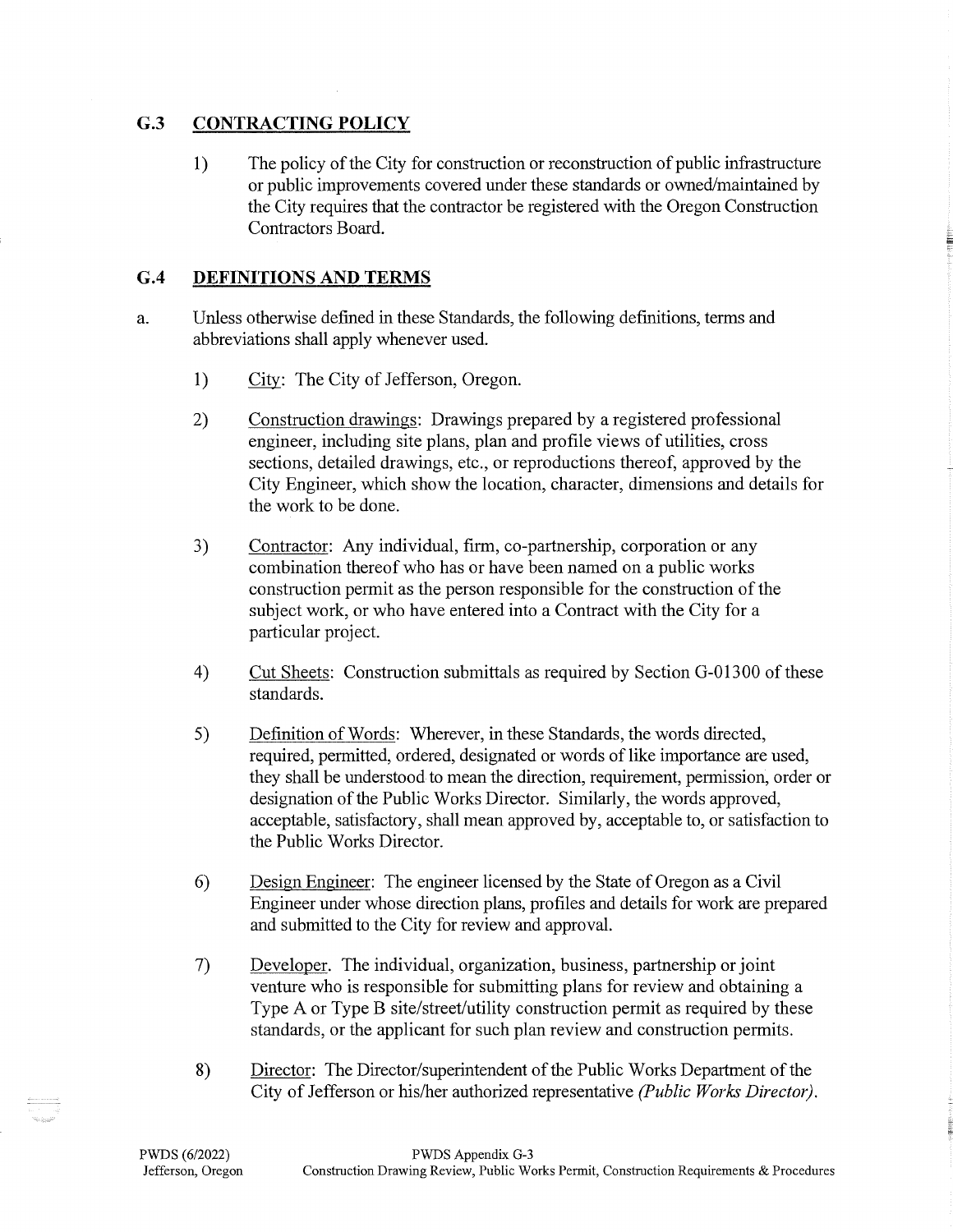- 9) Easement: Areas along the line of public utilities that are outside of dedicated right-of-way. Easements shall be prepared on City forms granting rights along the public utility line to the City.
- 10) Improvement: General term encompassing all phases of the work to be performed under the construction permit and is synonymous to the term project.
- 11) Inspector: The authorized representative of the City whose instructions and decisions shall be limited to the particular duties and responsibilities entrusted to him/her in making detailed inspections of any or all portions of the work or materials therefor.
- 12) Owner: The City of Jefferson for projects initiated and contracted by, and paid for by the City. For any other project, the owner is the individual, firm, copartnership, corporation or any combination thereof who has hired a Contractor to complete any public works project subject to these standards.
- 13) Plans: See Construction Drawings.
- 14) PWDS: Jefferson Public Works Design Standards.
- 15) Right-of-Way: All land or interest therein which by deed, conveyance, agreement, easement, dedication, usage, or process of law is reserved for or dedicated to the use of the general public free of all encumbrances, within which the City shall have the exclusive right to install and maintain streets and public utilities.
- 16) Standard Details: The drawings of structures or devices commonly used on City work and referred to on the construction drawings. Also called Standard Plans. The Standard Details in these standards and in the PWDS shall apply to all public works construction within the City.
- 17) Survey Cut Sheets: Sheets of tabulated survey data, indicating stationing, structures, fittings, angel points, beginning of curve, points on curve, end of curves, staking offset, various elevations and offset utility cuts.
- 18) Work: All material, labor, tools, equipment, and all appliances, machinery, transportation, and appurtenances necessary to perform and complete the Contract, and such additional items not specifically indicated or described which can be reasonably inferred as belonging to the item described or indicated and as required by good practice to provide a complete and satisfactory system or structure.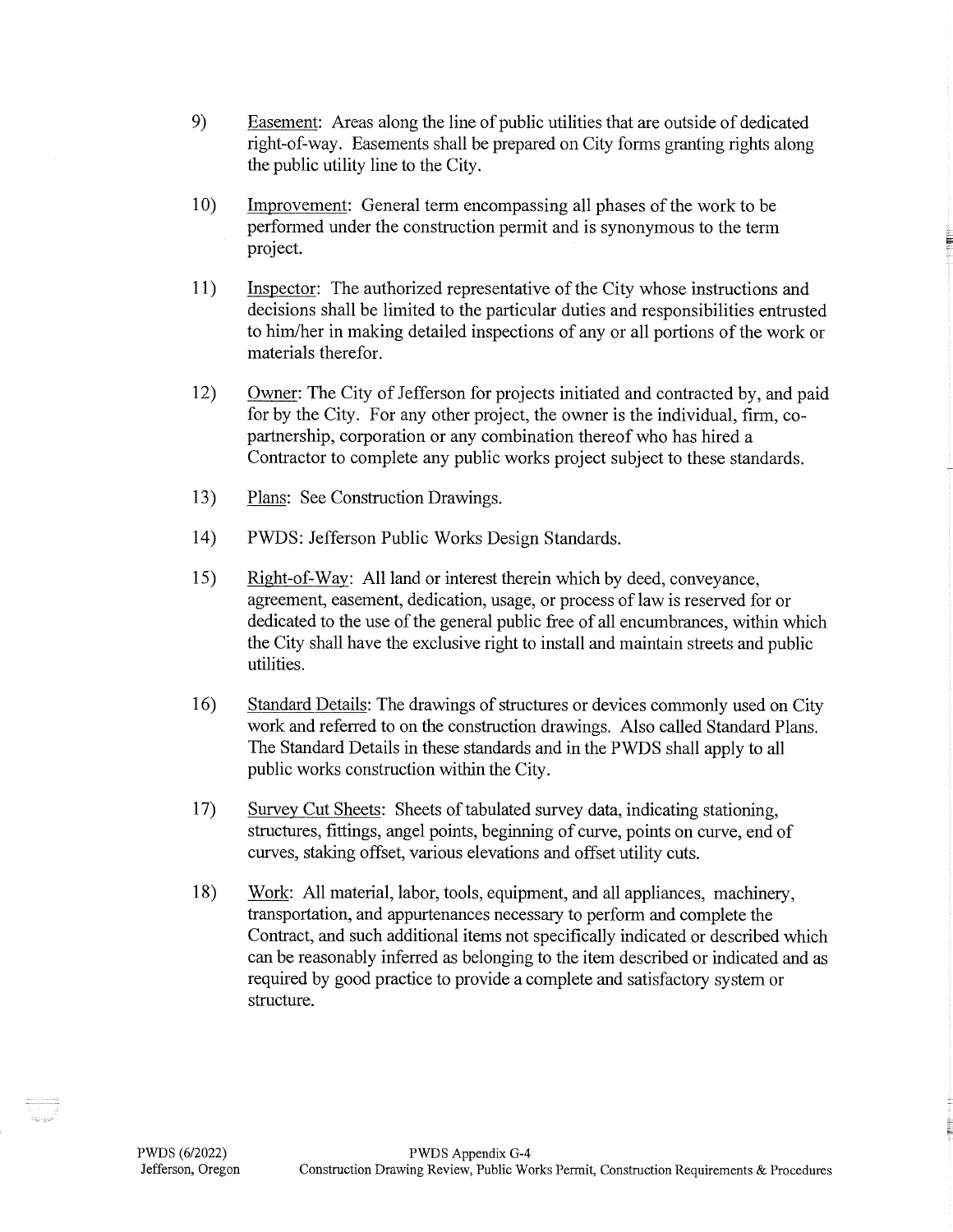## G.5 **PERMITS REQUIRED, TYPES OF PERMITS**

- a. The following requirements and procedures apply to City Public Works construction permits *(see also PWDS G.2.e regarding sequencing of land use approval where required).* 
	- 1) Any reviews and/or permits required by the County, ODOT or railroads *(where applicable)* are the sole responsibility of the design engineer and/or the development team, including payment for any associated permit fees, bonds or insurance. The City does not coordinate with *(or submit plans to)* the County, ODOT or the railroads on the developer's behalf *(for public works related permits).*
	- 2) The development team is responsible to comply with any requirements imposed by the County, ODOT or the railroads. Where County, ODOT or railroad requirements conflict with City requirements, the more stringent shall apply.
- b. No developer, person or organization *(other than the City of Jefferson)* shall begin to construct, reconstruct, cut, excavate, repair, modify, alter, or grade any sidewalks, curb, curb-cut, driveway, street, or begin to lay and install any sanitary sewer, water mainline, storm sewer, including appurtenances or service laterals, or other private or franchise utility within any public right-of-way or City/public utility easement within the jurisdiction of the City without first obtaining approvals from the Public Works Director and the City Engineer as required by these standards, paying any required plan review and construction permit fees, depositing any required performance security, and obtaining a street/utility construction permit therefor as provided herein.
- c. Work for which a street/utility construction permit is required shall include, but not be limited to, the following. This list is not all inclusive. The intent is that any work covered under the Public Works Design Standards (PWDS) will require either a Type A or Type B Site/Utility/Street Construction Permit prior to construction.
	- 1) Streets. A permit shall be required for any work on a public street, dedicated fire lane, sidewalk, curb, curb-cut, driveways and driveway approaches within a public right-of-way, or within an existing or proposed public easement or fire lane, including signs, traffic markings and traffic control devices.
	- 2) Storm Sewer. A permit shall be required for any work to lay and install any storm sewer and storm sewer appurtenances, detention systems, storm drainage improvements involving drywells or stormwater infiltration systems which require approval or permitting by DEQ, or storm drainage service lateral(s), or within any existing or proposed City/public utility easement.
	- 3) Sanitary Sewer. A permit shall be required for any work to lay and install any sanitary sewer pipeline and appurtenances, including sanitary sewer service lateral(s), within any public right-of-way or within any existing or proposed City/public utility easement.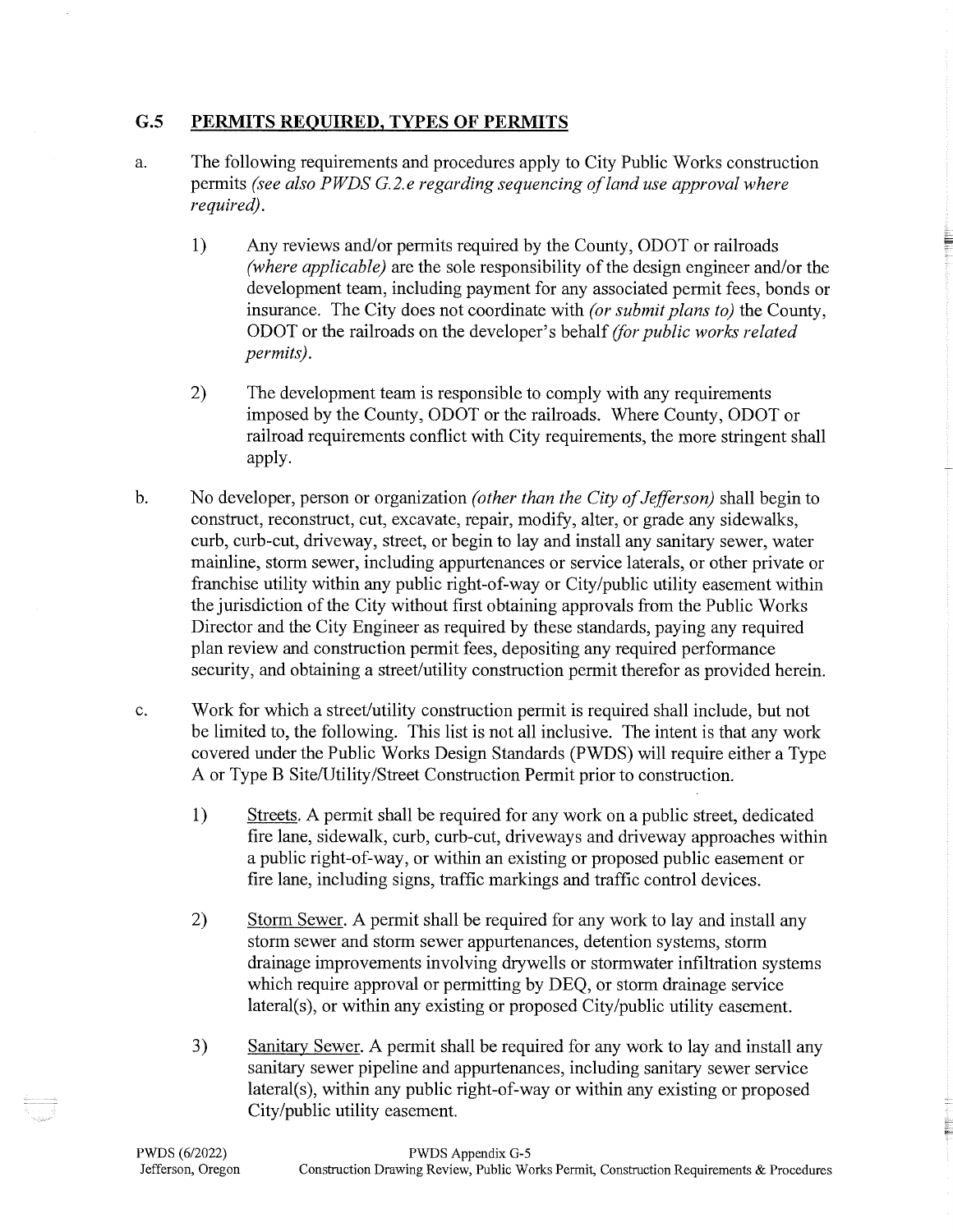- 4) Water. A permit shall be required for any work to lay and install any water main and appurtenances, including water service lines and meter boxes, fire service lines or appurtenances, within any public right-of-way or within any existing or proposed City/public utility easement, or any other improvements attached to the City water system.
- 5) Parking Lots, Private Streets, Common Use Driveways, Fire Lanes: A permit shall be required for any work on a parking lot, private street or common use driveway that takes access from a public City street, that discharges storm drainage to a public storm drain system, or that overlies a public sanitary sewer or water line, or for fire lanes required by the Fire District. A City utility/street construction permit is not required for the portion of single family residential driveways *(serving a single residence or duplex)* that is outside the public right-of-way or City/public utility easements.
- 6) Site Grading and Filling. A permit shall be required for any site grading, filling or fill stockpiling operations as follows.
	- a) Projects that require site grading, filling or fill stockpiling operations associated with development of the property other than those operations directly associated with the construction of a structure for which a valid building permit has been issued by the City.
	- b) Site grading, filling or fill stockpiling operations over existing public sanitary sewer, storm drain or water distribution lines, or such operations within existing or proposed City/public utility easements.
- 7) Street Closure. In the event any of the above activities, or any activities related to the construction of a building, structure, or parking lot, which requires the temporary closure of a street, alley, lane of traffic, or sidewalk to vehicle or pedestrian flow, a permit shall be obtained from the City for said closure.
- 8) Franchise Utilities. A permit covering any work on underground franchise utilities within any improved area of any public street, including sidewalks, or within any existing or proposed City/public utility easements. Permits will not be required for work on overhead or above grade franchise utilities which do not involve excavation within the areas specified herein *(although traffic control plans shall be provided to and approved by Public Works to the extent required for mitigation of traffic impacts due to the work).*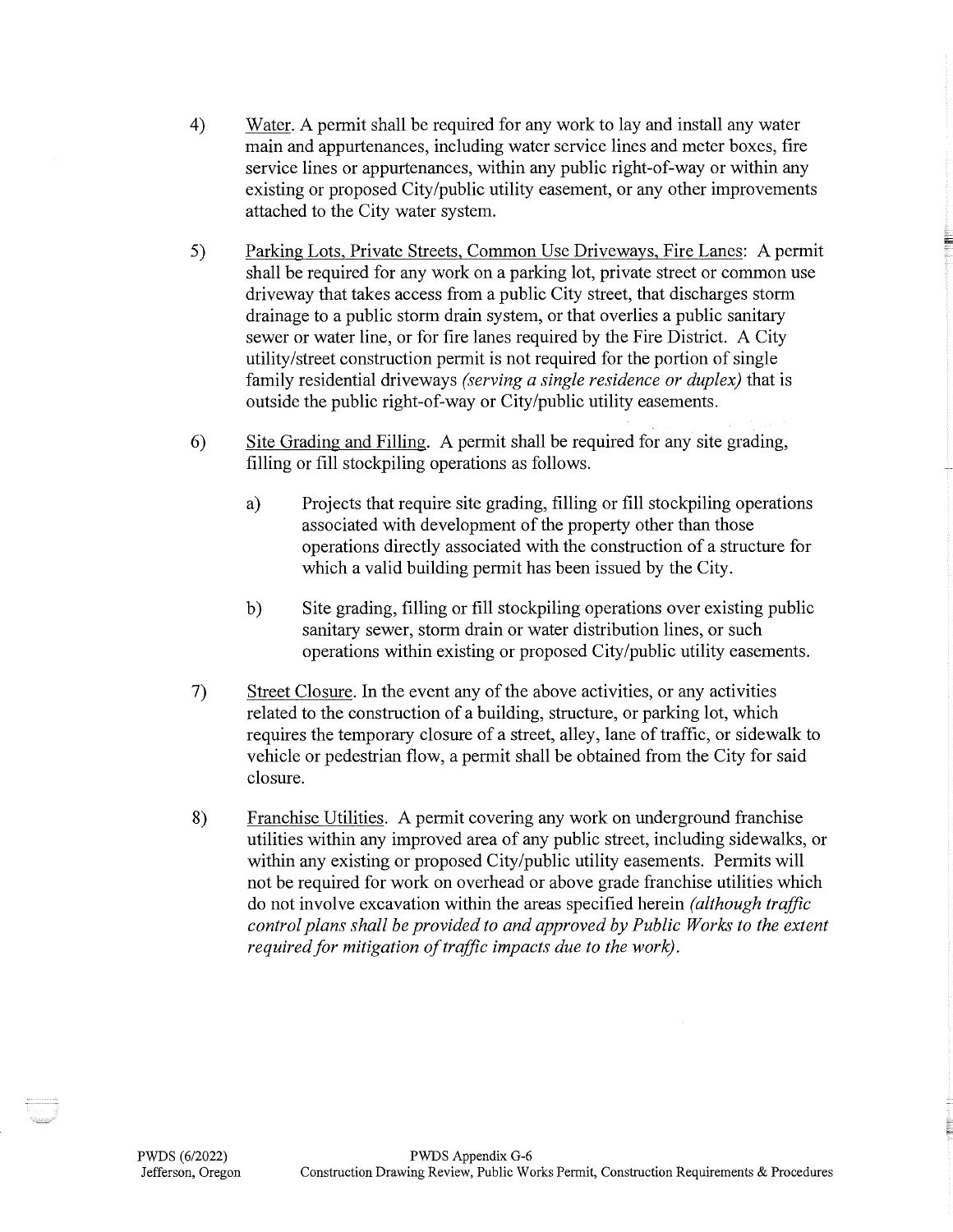### d. Type A Public Works Permit

- 1) Work for which aType A Site/Street/Utility Construction Permit is required shall include the following.
	- a) Any sidewalk, driveway approach or utility service improvements to serve a single residence, duplex or business for which public street or mainline utility improvements are not required, and that do not include construction or reconstruction of parking lots, private streets, fire lanes or common use driveways other than for duplexes.
	- b) Utility work by franchise utility companies that does NOT require pavement cuts or boring longitudinally along a public right-of-way shall require a Type A permit *(including installation by boring along or across a public right-of-way or City utility easement, unless the Public Works Director determines that the scope of the proposed installation requires review by the City Engineer, in which case a Type B permit will be required).* Such work shall be exempt from permit fees to the extent provided by Section  $G.9(e)$  herein.
- 2) An improvements agreement and performance security shall be executed as specified in Section G.10 herein.
- e. Type B Public Works Permit.
	- 1) Work for which a Type B Site/Street/Utility Construction Permit is required shall include the following.
		- a) Any street, sidewalk or utility improvement to serve more than a single residence, duplex or business, or for which public street or mainline utility improvements are required *(including fire hydrants or dedicated fire sprinkler services),* or that include parking lots, private streets, fire lanes or common use driveways other than for duplexes, or which includes storm drainage improvements involving drywells or stormwater infiltration systems which require approval or permitting by DEQ, or which serve more than a single residence, or which serve commercial / industrial / public developments.
		- b) Installation of service laterals for multiple properties within a common trench, or installation of service lateral(s) across property other than that being served.
		- c) Site Grading & Fills.
			- (1) Projects that require site grading, filling or fill stockpiling operations associated with development of the property other than those operations directly associated with the construction of a structure for which a valid building permit has been issued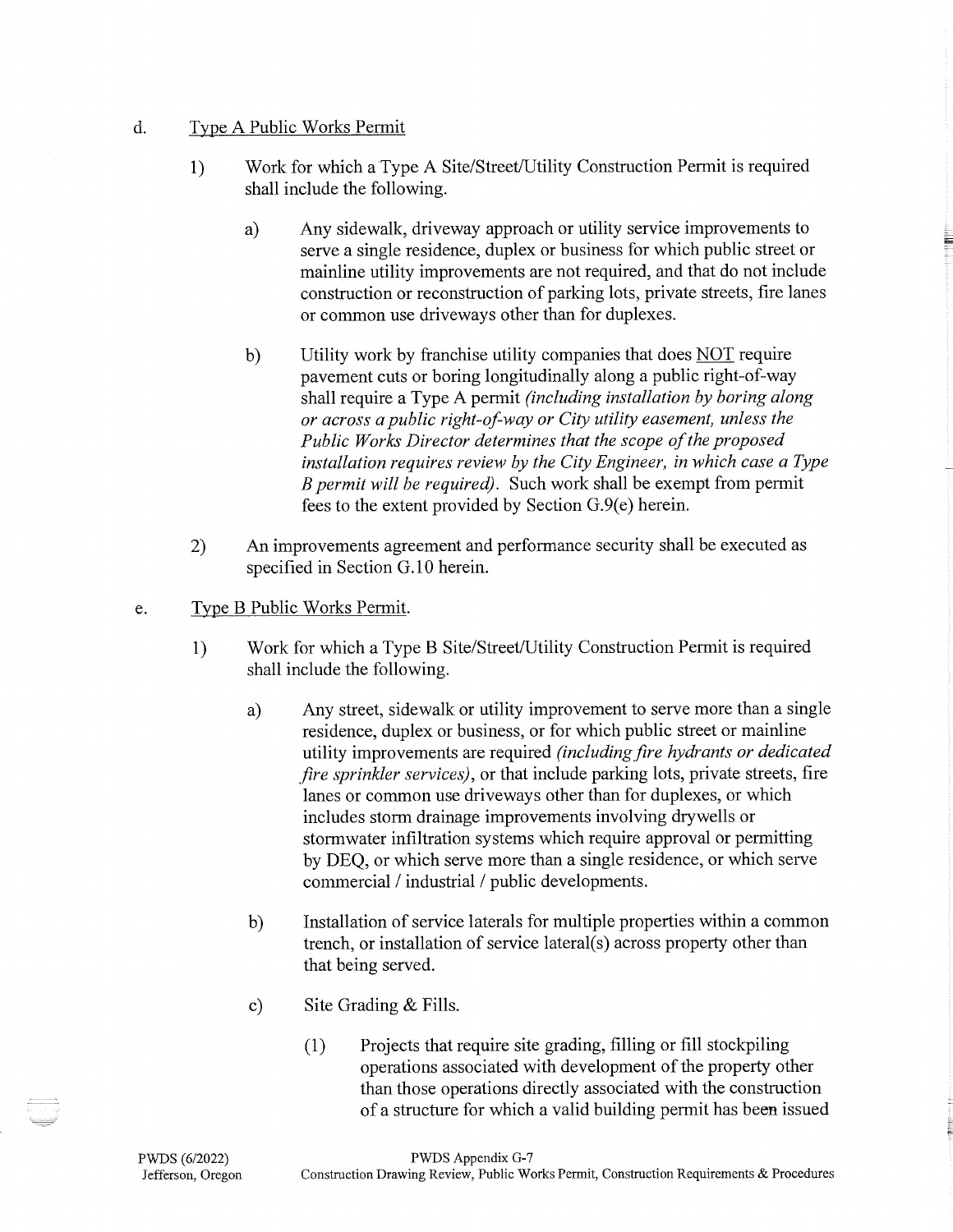by the City.

- (2) Site grading, filling or fill stockpiling operations over existing public sanitary sewer, storm drain or water distribution lines, or such operations within existing or proposed City/public utility easements.
- d) Utility work by franchise utility companies that requires pavement cuts or boring longitudinally along a public right-of-way or City utility easement *(ie. parallel with* & *within the RIW or easement)* shall require a Type B permit *(for subdivisions or other development which obtains a Type B permit for the overall project, a separate permit will not be required for franchise utility work directly associated with the issued Type B permit for the development).* Work by franchise utility companies which is not associated with such a development project shall be exempt from permit fees to the extent provided by Section G.9(e) herein.
- f. If there are classes of work not specifically covered herein but that are included under the scope of the Public Works Design Standards, the determination of the type of permit required shall be made by the City Administrator after consultation with the Public Works Director and the City Engineer.
- g. Approval of Construction Drawings is required prior to obtaining a permit or beginning construction.
- h. Approval of plans by the City Engineer or City Public Works for issuance of a City Public Works street/site/utility construction permit does not relieve the developer, contractor or engineer from obtaining any and all reviews and permits required under the building, plumbing or electrical codes that any portions of the work may be subject to, or from any requirements under County, ODOT or other agency permits or approvals required for the project.
- I. Any permit issued by the City is considered to be a "written contract" for purposes of triggering "additional insured" coverage of the City under the Contractor's required insurance policy(s).

## **G.6 APPROVAL OF CONSTRUCTION DRAWINGS REQUIRED**

a. Construction drawings *(plans)* shall be submitted for review and be approved by Public Works and/or the City Engineer prior to issuance of permits required by these Standards. Type A Permits shall have the written approval of the Public Works Director or his/her designated representative prior to issuance of the permit. In addition to written approval by the Public Works Director, Type B Permits shall have the written approval of the City Engineer. For subdivisions and other developments requiring improvements to public streets and/or multiple public utility systems, construction drawings for sewer, water, streets, and storm drains shall be submitted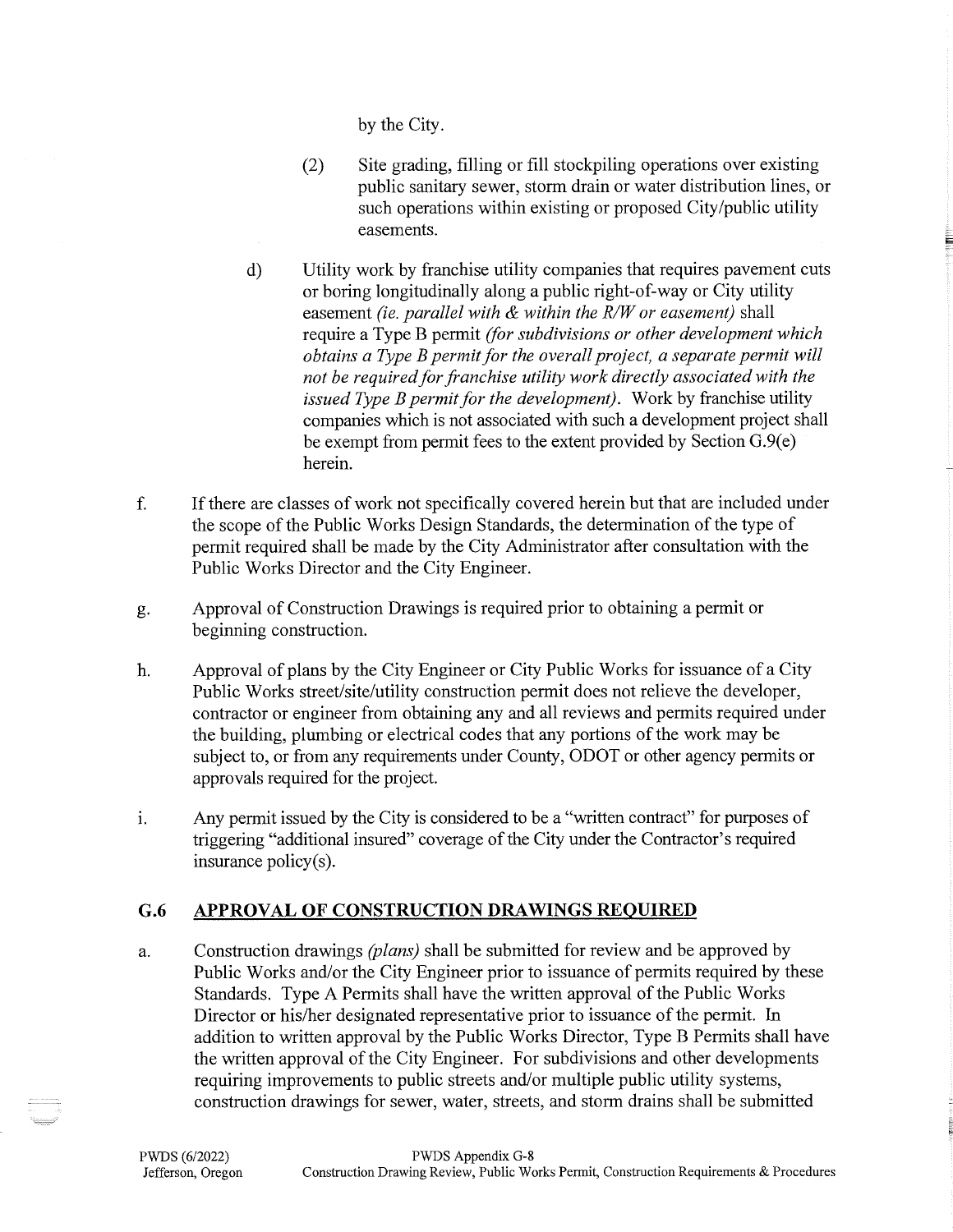simultaneously to facilitate checking for conflicts.

- b. Construction drawings submitted for approval shall be subject to the standards, specifications, policies and procedures, construction drawing review, and permit fees of the Public Works Department in effect at the time of application or reapplication for construction drawing review.
- c. Except as provided in Subsection ( d) of this section, such construction drawing approval shall be void upon expiration of six months from the date of said written approval in Subsection (a) of this section if a Type A or Type B permit is not obtained and work commenced on the project. Resubmittal of construction drawings will require that they be updated to reflect current City standards.
- d. If a Public Works permit is not issued and substantial construction commenced within 6 months from the plan approval date, a new review of the drawings will be required except as follows.
	- 1) Upon a written verification that the facts upon which the plan approval was based have not changed to an extent sufficient to warrant a new review of construction drawings, the plan approval may be extended for a period not to exceed 6 additional months.
	- 2) Written verification for Type A permits shall be provided by the Public Works Director, while verification for Type B permits shall be by both the Public Works Director and the City Engineer.
	- 3) No more than two such six month extensions shall be granted for any one development or project, resulting in a maximum time extension of one year.
- e. Reapplication for construction drawing review must be made with the Public Works Director or his/her designated representative upon expiration of said six month period in Subsection (c) of this section, or extension periods provided herein, if the permit is not issued within said approval or extension period.
- f. All plans, reports, or documents for public utility improvements required by these standards or the City development ordinances or other City ordinances shall be prepared by and certified by a registered professional civil engineer licensed by the State of Oregon.

## G.7 **PLAN REVIEW PROCESS AND REVIEW FEES**

a. All construction drawings *(plans)* for Type A or Type B permits shall be reviewed in general conformance with the procedures outlined in PWDS Section 1.9, including providing preliminary drawings and scheduling a pre-design meeting *(per PWDS 1.9.a)* between the developer's engineer and Public Works *(& City Engineer as applicable)* to receive input regarding design issues related to required improvements.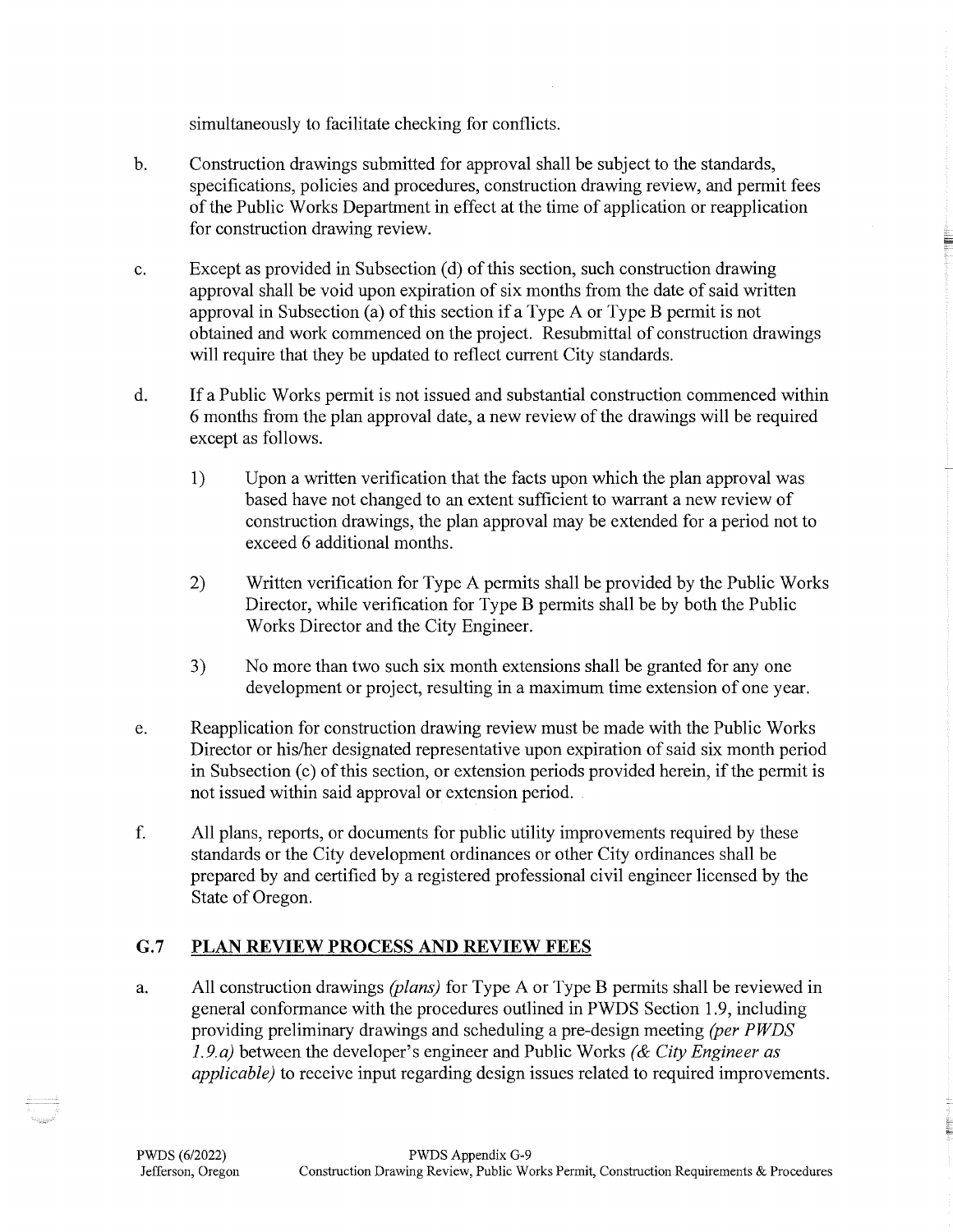The submittal for construction drawing review shall be filed by the responsible party *(the design engineer for any public improvements)* with the Public Works Director for any permit or permits required by these standards.

In addition to requirements, documents and information listed under PWDS 1.10.b *(full list is not reproduced here),* such submittal for construction drawing review shall include the following as applicable.

- 1) Name and address of the owner or owners of the property;
- 2) Name and address of the developer of the property;
- 3) Name, address, and phone number of the designer *(design engineer for public improvements);*
- 4) Description of the work area location, including addresses as applicable;
- 5) Preliminary plans *(3 sets for single family residential developments, and 4 sets for commercial, industrial and multifamily developments)* showing a vicinity map and details of the proposed project, including street widths and property lines, existing and proposed utility locations. In the case of public improvements, preliminary plans shall include all applicable information outlined under PWDS 1.10.
- 6) Estimated construction cost of the proposed project, or estimates based on the construction cost estimate schedule approved by the Public Works Director or the City Engineer.
- 7) Plan review fees as prescribed by the City *(for franchise utilities, see Section G.9e).*
- 8) Review fees required in Subsection (7) of this section are nonrefundable, and are required to support permit plan review.
	- a) A plan review fee payment based on a percentage *(to be set by resolution of the City Council)* of the initial engineer's estimate of all construction work related to the project *(ie. all work covered under the PWDS*) is due at submission of the engineered construction drawings for review *(see also PWDS 1.10.b.13 for costs to be included in the estimate).*
	- b) Monthly billings of any City costs exceeding the plan review fee payment, payable within 30 days.
	- c) Final reconciliation of project review and inspection costs, including City Engineer review & inspection costs and Public Works staff expenses, will be determined at project completion. Any final balance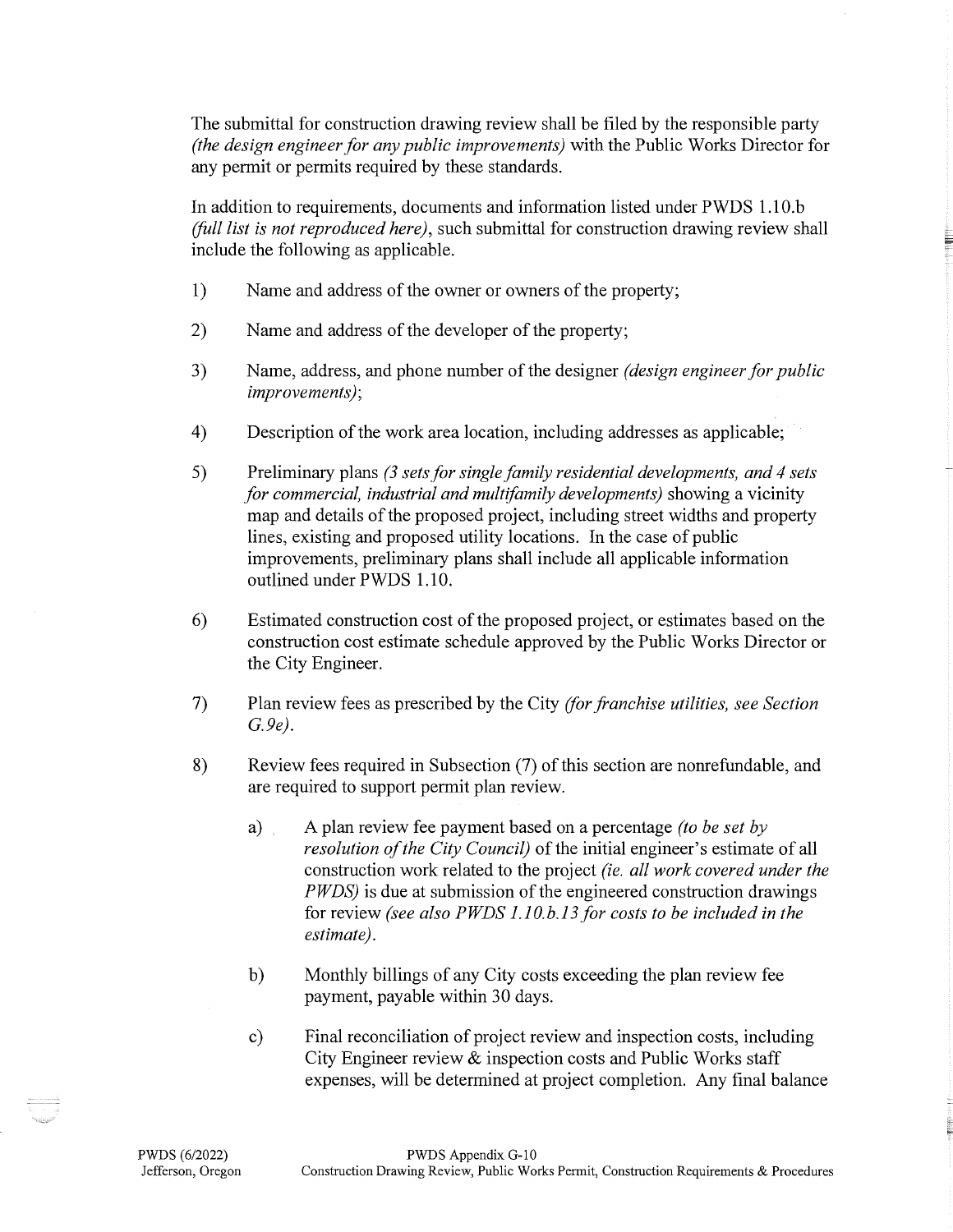due the City must be paid before City approval and/or acceptance of the project.

- 9) Evidence that all federal and state laws and regulations have been complied with, including a copy of any permits required by federal, state, or county agencies.
- 10) A current title report(s) covering all property where utility construction will occur *(which includes a list of all existing easements, restrictions, and other encumbrances, including copies of deeds, easements or other restrictive documents referenced in that report)* [a pdf copy of each title report with embedded hyperlinks to the referenced documents may be provided in lieu of a hard copy].
- 11) Such other information as the Public Works Director shall find reasonably necessary for the determination of whether plans should be approved for permit.
- b. Grant of Access to Development Property. Submittal of construction drawings for review and/or application for a construction permit shall be evidence that the developer and property owner grants to the City, its employees, agents, contractors, consultants and assigns the right to access the property at any and all times, including access along driveways, walkways or other areas that must be crossed between the public right-of-way and the location of the proposed improvements, in order to examine conditions and evaluate the feasibility of the proposed design, as well as access during construction for purposes of observation and inspection as applicable.

## **G.8 CONSTRUCTION PERMIT APPLICATION**

- a. Application Form. Following review and approval of the plans by the City, an application for a construction permit as required by these standards shall be filed with the Public Works Director. Such applications shall be in the form prescribed by the City and shall include the following information as a minimum:
	- 1) Name and address of the owner or owners of the property.
	- 2) Name and address of the developer of the property.
	- 3) Name and address of the designer *(design engineer for public improvements).*
	- 4) Name and address of the party doing the work, including subcontractors.
	- 5) Location of the work area, including addresses as applicable.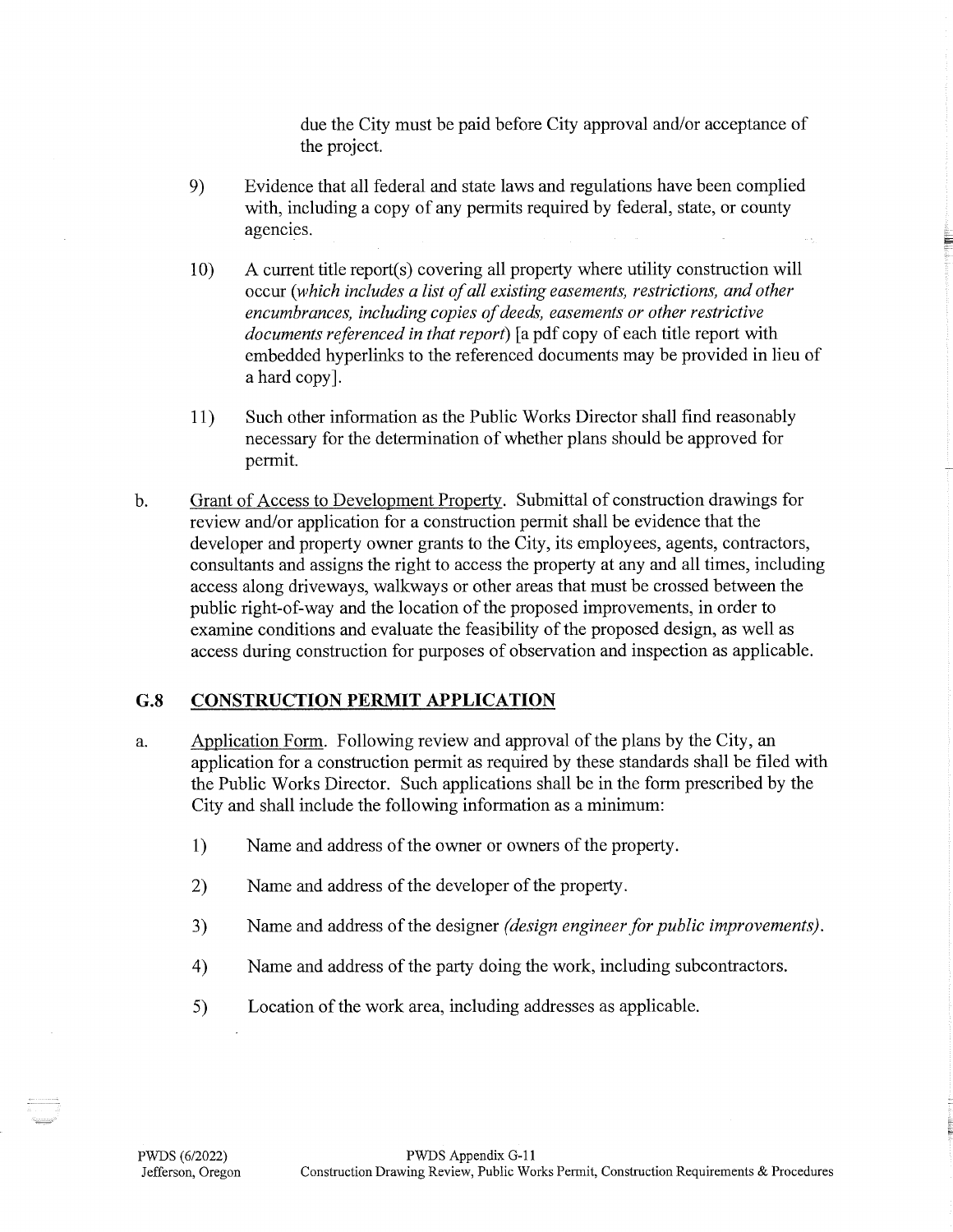- b. Supplemental Information Required. Prior to issuance of the public utility construction permits, the Developer shall provide the City with the following after review & approval of the construction drawings *(see also PWDS 1.9(h)):* 
	- 1) Copies of the final revised *(approved)* plans for approval stamping by the City as follows:
		- Type B permit, 10 sets
		- Type A permit or franchise utility improvements, 4 sets

For Type B permits, the City will keep four (4) sets of approved construction drawings and return the remainder to the development team. Additional sets may be submitted for approval stamping at the Developer's request.

- 2) **Other information & documentation as summarized under PWDS 1.9.i.**
- 3) Such other information specific to the project as the Public Works Director or the City Engineer shall find necessary for the determination of whether a permit should be issued therefor, including evidence that all applicable City, County, state and/or federal laws and regulations have been or will be complied with.

### **G.9 CONSTRUCTION PERMIT FEES**

- a. Accompanying the application required by these standards shall be a construction permit fee as prescribed by the City.
- b. Permit fees required by these standards are nonrefundable, and are required to support permit issuance, testing, and inspection.
- c. In computing the construction permit fees, the estimated value of proposed construction shall be comparable with current bid prices for City contract projects, and shall approved by the City prior to issuing the permit.
- d. Work being done under contract with the City shall be exempt from permit fees.
- e. Work being done by franchise utilities shall be exempt from permit fees to the extent provided by the franchise agreements with the City.
- f. Work without Permits. Where work for which a permit is required by these standards is commenced or proceeded with prior to obtaining said permit *(or after said permit has expired or been suspended),* the construction permit fees specified in Subsection (a) of this section shall be doubled, but the payment of such double fee shall not relieve any person from fully complying with the requirements of these standards and other applicable City codes, standards and ordinances in the execution of the work nor from any other penalties prescribed herein, nor shall it obligate the City to accept any work so performed without a valid permit.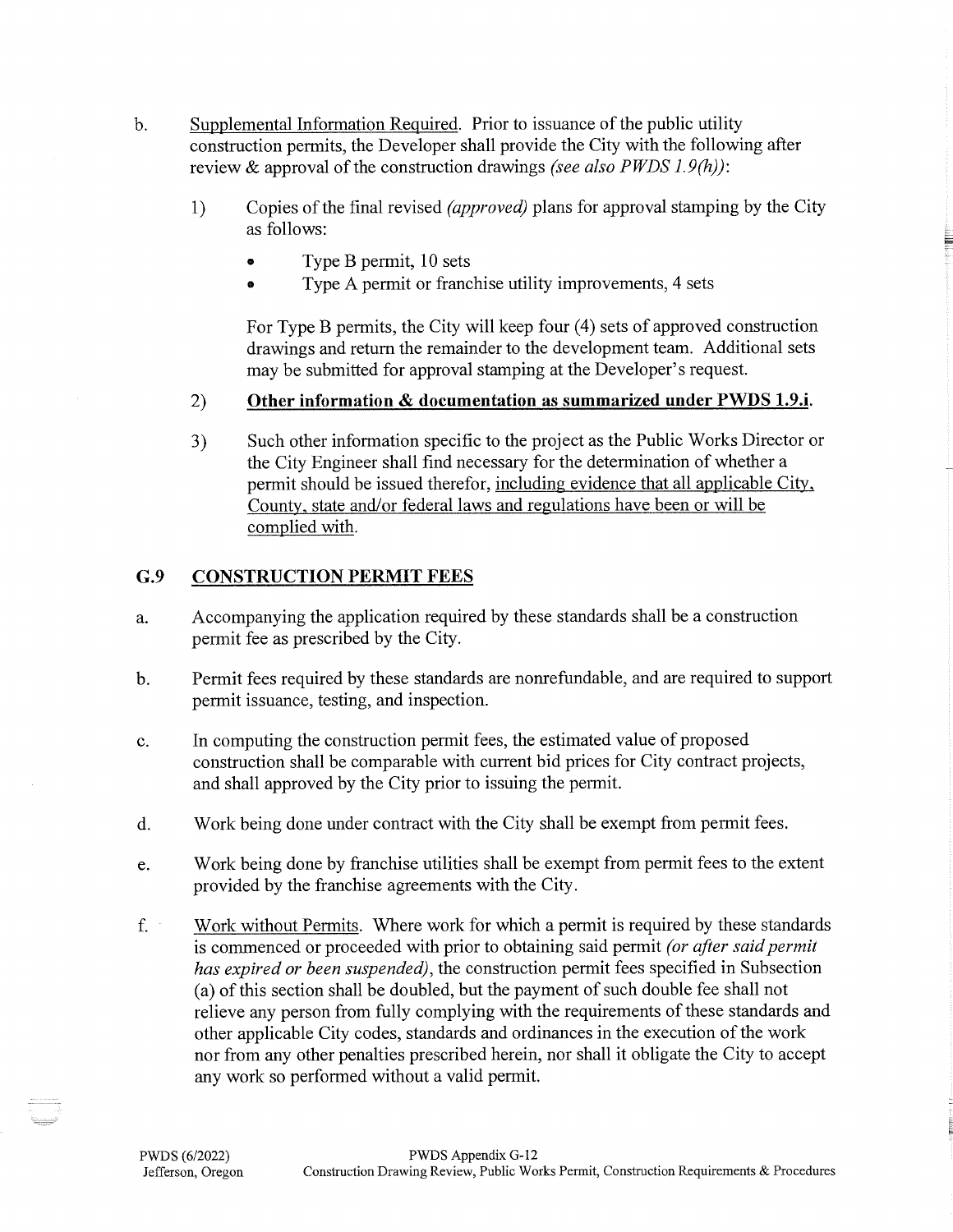g. Permits required by these standards shall be non-transferable. Any change in applicant, such as a subdivision sale, will require re-application for permit. If six months has elapsed since plan approval, reapplication for plan review shall be made. If previous plan review payment provided by the applicant is insufficient to cover the costs of the new review, the City may assess an additional review fee which will, in the opinion of the City Administrator, cover the estimated cost for the new review.

## **G.10 CONSTRUCTION AGREEMENT & PERFORMANCE GUARANTEE**

- a. Except as otherwise provided below, a performance guarantee shall be provided for all work for which a Type A or Type B permit is required. Depending on the type of project, the performance guarantee may consist of a restriction on the issuance of <sup>a</sup> building permit(s), a restriction on the recording of a plat, or a financial security. Acceptable performance guarantees shall be as outlined below for the different classes of project listed.
- b. Work being done by franchise utilities shall be exempt from performance guarantee requirements only to the extent provided by the franchise agreements with the City.
- c. Type A permit. The performance guarantee may consist of one of the following, and shall be in a form as required by the City.
	- 1) An agreement with the City whereby building permits will not be issued until all improvements within the public right-of-way or utility easements are completed and approved by the City.
	- 2) If a building permit is requested before all improvements within the public right-of-way or utility easements are completed and approved by the City, the developer shall provide a financial security acceptable to the City to guarantee the completion of all work covered under the permit. The financial security shall be 110% of the estimated construction cost, or \$500, whichever is greater, and may consist of cash, or it may be a bond or irrevocable letter of credit as outlined in Subsection d(4) below. Occupancy of structures and permanent connection to City water and sewer service will not be allowed until all permitted improvements have been completed and approved by the City.
- d. Type B permit. Before the issuance of a Type B construction permit, the applicant shall execute the City's standard Developer-City Construction Agreement that certifies that all improvements will be constructed in conformance with all City standards and ordinances and all conditions of construction permit approval will be satisfied *(ie. plan approval required prior to execution of the construction agreement).* In addition to the construction agreement, the developer shall provide a performance guarantee consisting of one of the following in a form as required by the City.
	- 1) Work Within Existing Improved Rights-of-Way, or Work on Existing Public Utilities. Except for work being performed under public contract for the City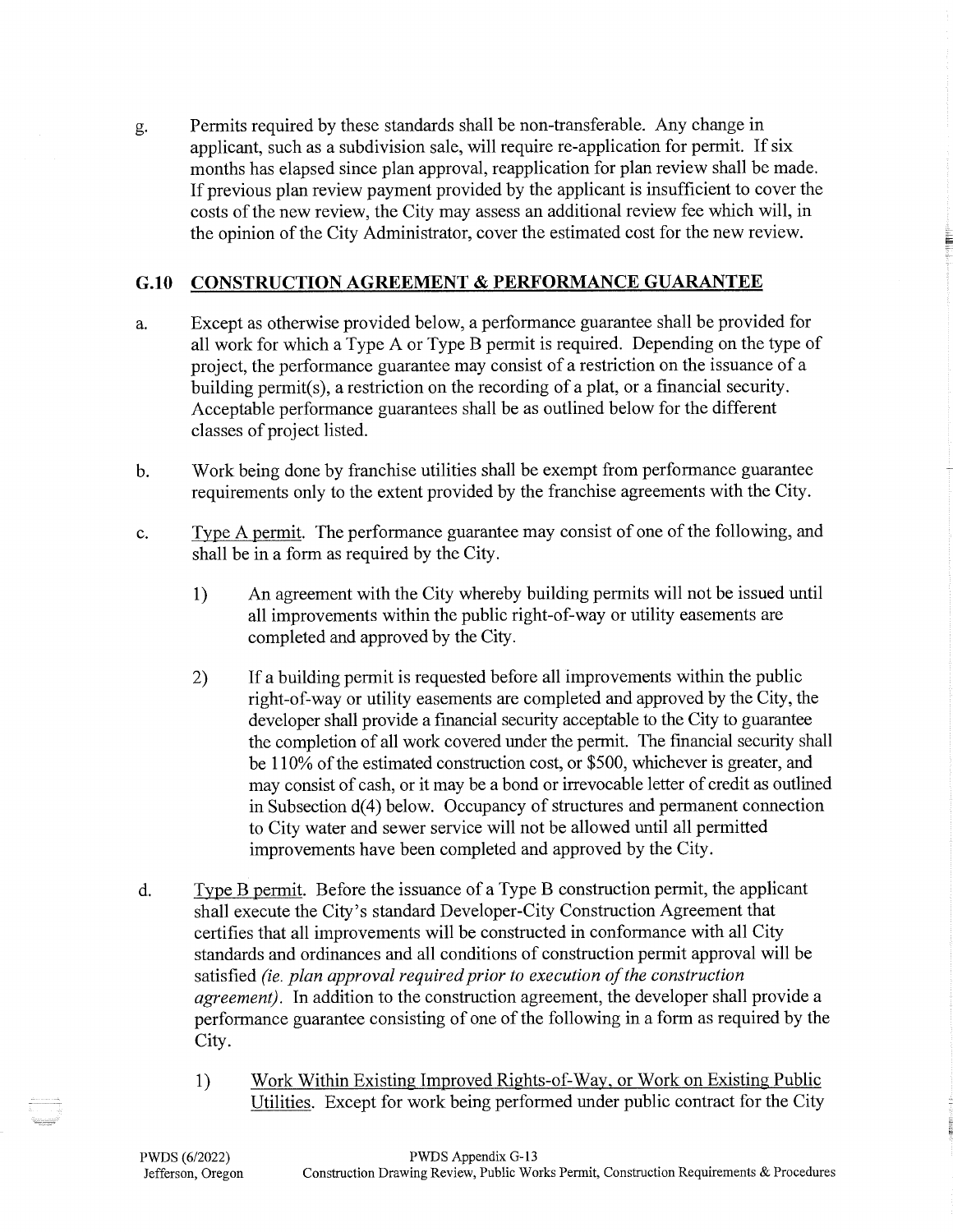of Jefferson or Marion County, a financial security shall be provided to the City as outlined under Subsection  $d(4)$  below for all work within existing developed rights-of-way, unless otherwise approved by the City. The financial security shall specify a timeframe, acceptable to the City, by which the work shall be completed and the existing streets, facilities and improvements are restored to pre-existing or better conditions.

## 2) Work Outside Existing Improved Rights-of-Way *(except Work on Existing Public Utilities).*

- a) Subdivisions. An agreement with the City that the final plat for the subdivision will not be approved nor recorded until all improvements have been completed and accepted by the City, or all improvements have been substantially completed and a financial security has been provided as outlined in Subsection d(4) below.
- b) Partitions. An agreement with the City that no building permits for any structures within the partition will be issued until all improvements have been completed and accepted by the City, or all improvements have been substantially completed and a financial security has been provided as outlined in Subsection d(4) below.
- c) Other than Subdivisions and Partitions. An agreement with the City whereby occupancy of structures and permanent connection to City water and sewer service will not be allowed until all permitted improvements are completed and approved by the City.
- 3) Upon provision of a performance guarantee as outlined herein, building permits for on-site private work can be obtained for commercial, industrial & multi-family projects. Permanent connection to City water and sewer service will not be allowed until all public improvements are completed, and all onsite improvements are completed or bonded to guarantee all improvements will be completed in accordance with the approved drawings, City Standards and specifications.
- 4) Financial Security. The financial guarantee for a Type B permit may consist of one of the following, and shall be in a form as required by the City. The amount of the security guarantee shall not be less than \$500 or the amounts specified below, whichever is greater.
	- a) A surety bond executed by a surety company authorized to transact business in the State of Oregon, in a form approved by the City Attorney. The amount of the performance surety bond shall be as established by the Public Works Director, but shall not be less than 125% of the estimated construction cost of required improvements, as verified by the City. The performance surety bond shall insure the full and faithful performance of all proposed work and shall guarantee that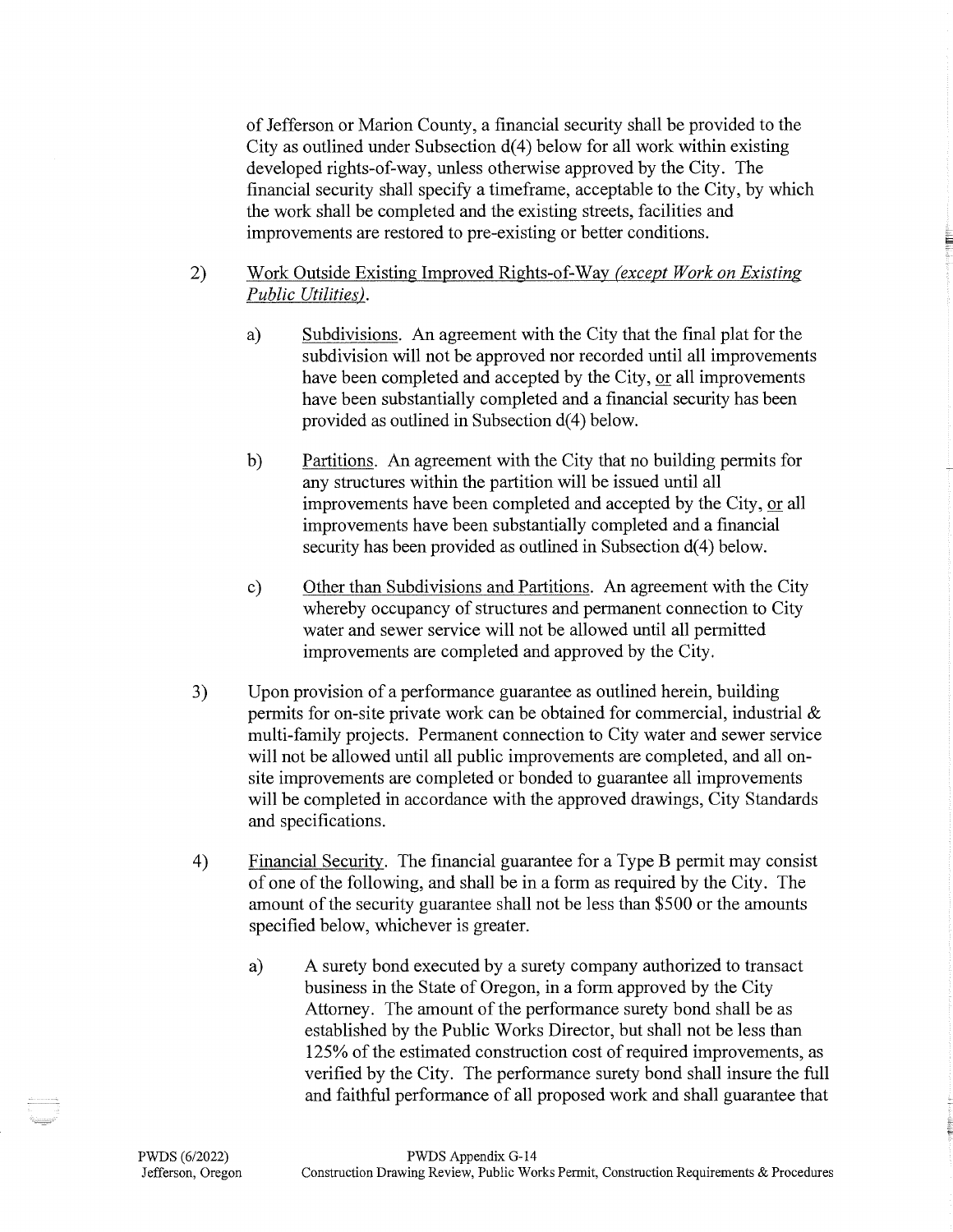the applicant will conform to all provisions of the construction agreement, if any, and immediately upon the completion of work, remove all surplus earth, rubbish or other material, replace or restore all existing streets, utilities and landscaping to a condition as good as or better than existed prior to the work.

- b) An irrevocable letter of credit assigned to the City of Jefferson in an amount equal to 125% the estimated construction cost of required improvements, as verified by the City. The letter of credit shall be subject to the same conditions as set forth above in the case of surety bonds.
- 5) If the applicant fails to complete all improvements for which a performance surety bond or letter of credit were provided, the City shall estimate the cost of completing any required improvement, call on the bond or letter of credit for the funds necessary to complete the improvement, and complete the improvement to the extent of the funds obtained upon call of the bond or letter of credit. If the amount obtained is insufficient to complete the improvement, the City may either hold the collected funds until additional funds are authorized for the improvement or expend the collected funds on a revised improvement or on a portion of the improvement as determined reasonable by the Public Works Director.

## **G.11 CONDUCT AND PROGRESS OF THE WORK**

- a. All work under said permits shall be completed in conformity with the provisions of these standards, the terms of the applications and construction permits, and under the supervision and subject to the approval of the Public Works Director. Immediately upon completion of work, all surplus earth, debris, rubbish or other materials shall be removed immediately and the street and utilities restored to a condition as good as or better than existed prior to the work.
- b. Timeframe for Restoration of Existing Street Surfaces.
	- 1) Unless authorized in writing by the City Administrator prior to the start of the work, no work within any existing public roadway shall disrupt traffic flow for more than 14 consecutive days.
	- 2) Unless authorized in writing by the City Administrator prior to the start of the work, trenching within existing paved streets shall be backfilled and repaved within 14 days of the start of excavation unless the trenches are plated or repaired with cold patch. In addition, trenching within existing major streets *(arterial, collector or commercial-industrial streets)* shall be plated or repaired with cold patch at the end of each work day. This requirement shall apply to work within existing paved streets that are will later be reconstructed as part of the project. Failure to maintain any temporary cold mix trench patching in a smooth condition will result in the City requiring the cold mix to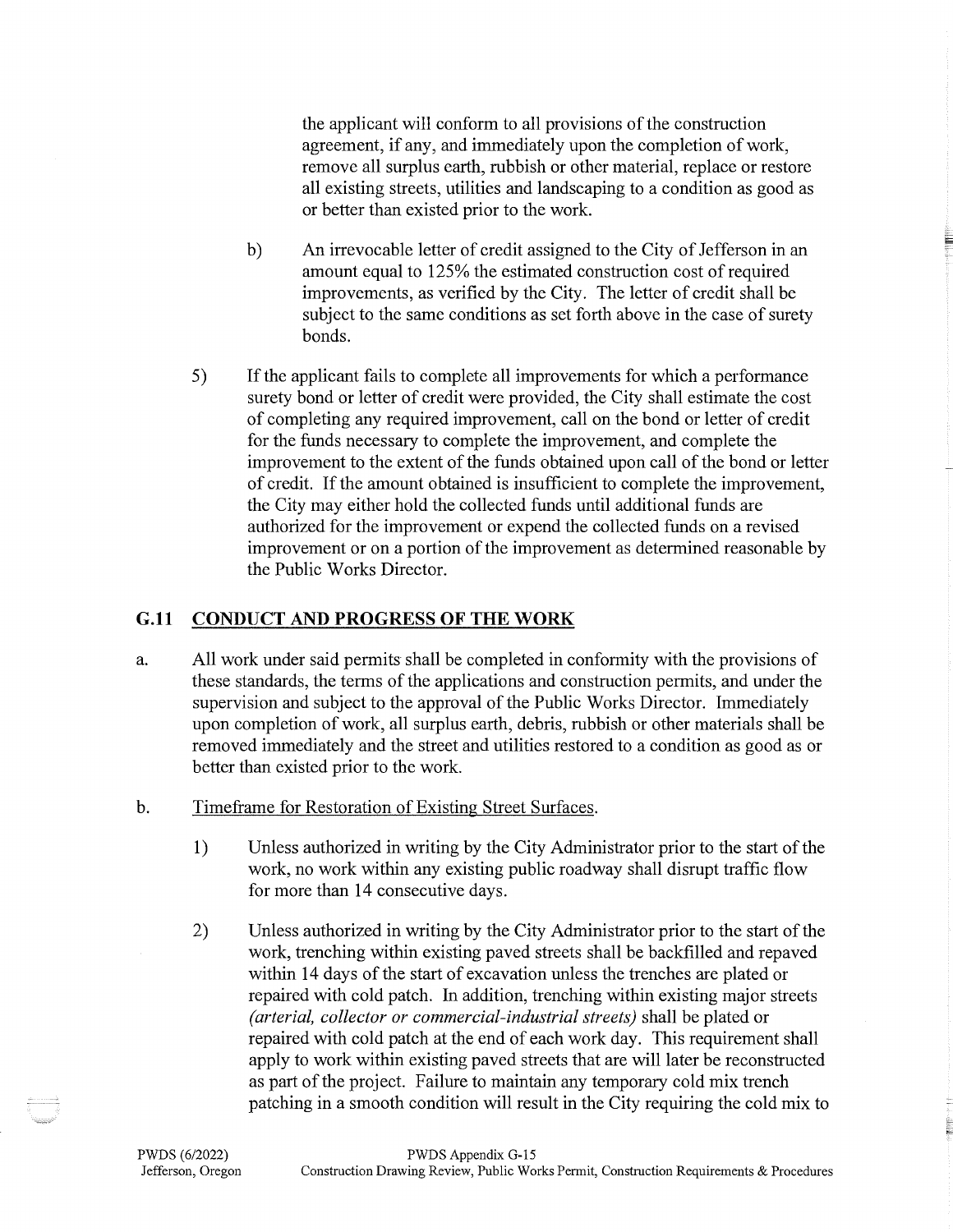be removed and replaced with hot mix AC for temporary patching. Such replacement shall occur within 4 working days of written notice by the City.

- 3) Unless authorized in writing by the City Administrator prior to the start of the work, the timeframes specified herein shall apply independently and separately to each block or intersection where trenching work occurs. In all cases, trenches within each block or intersection shall be permanently repaved within 21 days of the start of excavation, except where the street will be reconstructed as part of the project.
- c. The contractor is responsible for the coordination with the various utilities and agencies during construction.
- d. Weekly Construction Schedule. By close of business each week, the Contractor shall also submit a weekly work schedule for the following week to the City, summarizing the class of work and areas where work will occur during the following week, and any anticipated inspection requirements.

## **G.12 ADHERENCE TO AND EXHIBITION OF PERMITS**

a. No work shall be undertaken other than that specified in the application and permit for the particular cut or excavation. Upon demand of the Public Works Director or his/her designate or any city police officer, the permits shall be produced at the place where the work is in progress, or such work will be stopped until the permit is obtained.

## **G.13 EXPIRATION OR SUSPENSION OF PERMIT; STOP WORK ORDER; APPEAL**

- a. Expiration of Permit
	- 1) A Type A or Type B site/street/utility construction permit shall lapse if construction for which the permit was issued has not commenced within ninety (90) days of the date of issuance. All construction under a Type A or Type B site/street/utility construction permit shall be completed within 12 (twelve) months of issuance of the permit or execution of the Developer-City Construction Permit, whichever is earlier.
	- 2) To reinstate the permit, the applicant shall submit a written request for reinstatement to the Public Works Director giving the reasons for failure to begin construction, pay a reinstatement fee and provide a date when construction will be commenced.
	- 3) In reinstating the permit, the Public Works Director and/or the City Engineer may impose additional requirements or conditions deemed necessary for the project to conform to current City standards.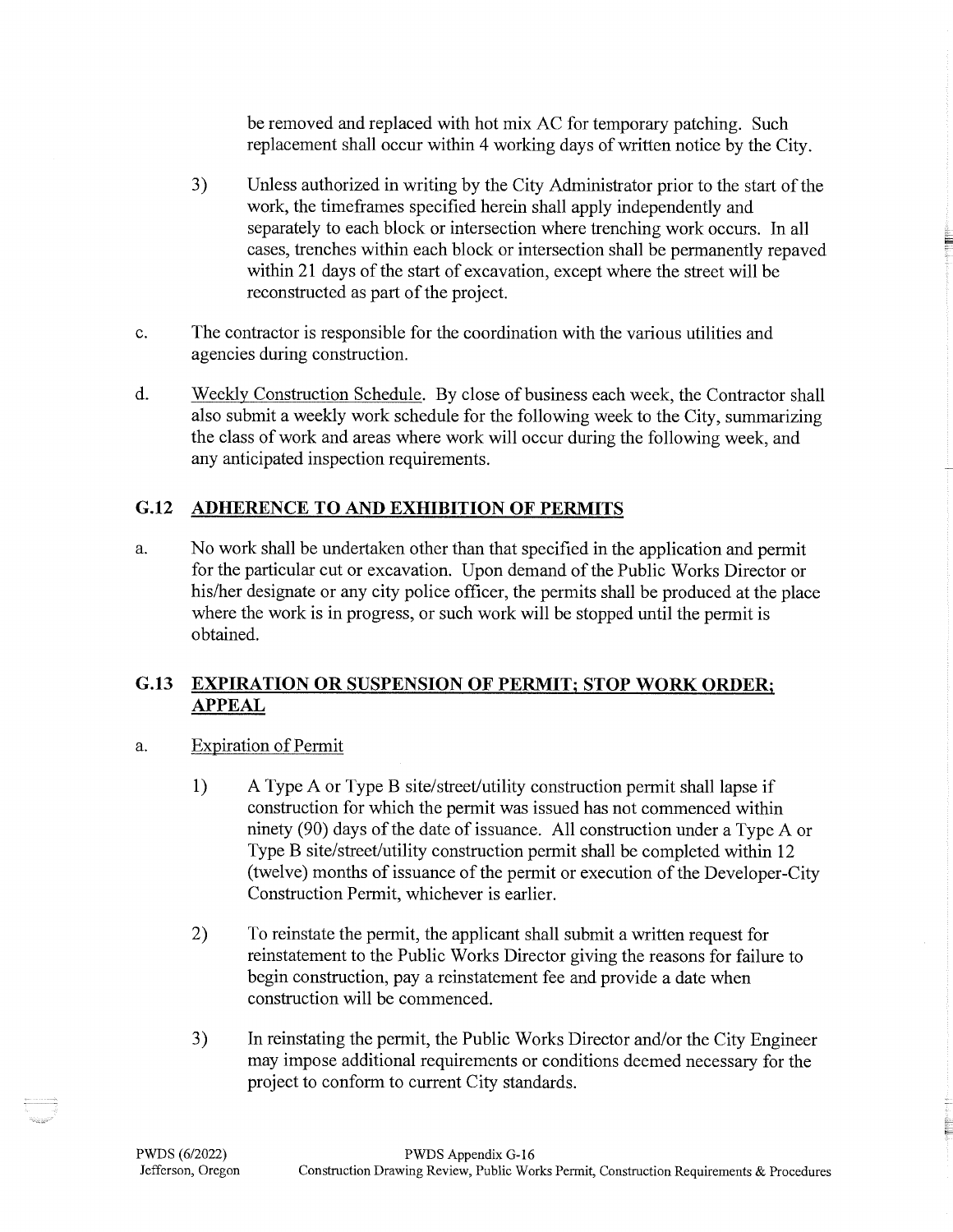### b. Suspension of Permit

- 1) At any time after the issuance of a construction permit required by these standards, the Public Works Director may suspend the same upon a finding that any of the following grounds exist:
	- a) False, misleading, or erroneous data or information submitted by the applicant in connection with securing the permit.
	- b) Materials or workmanship do not meet specification for the construction or installation of the permitted improvement; or construction or installation which varies from the approved plan or design of the improvements.
	- c) Violation of any of the provisions of the City development ordinances governing the work being done under the permit.
- 2) Upon suspension of a construction permit as provided in Subsection (a) of this section, the Public Works Director shall cause to be issued a written "stop work order," one copy of which shall be sent by regular mail to the permittee at the address shown on the permit application, one copy of which shall be sent by regular mail to the permittee's engineer overseeing the work, if known, and one copy of which shall be personally delivered to the person in charge of any work in progress.
- 3) It shall be unlawful for any person to cause, suffer, or permit any work to be done for which a permit is required by these standards when a "stop work order" has been issued as provided in Subsection (b) of this section. The City will not accept any work performed after delivery of the "stop work order" to the person in charge of work in progress at the project site.
- 4) An applicant whose permit has been suspended may appeal such action to the City Administrator through the City's established appeal process. Notwithstanding the provisions for appeal to the City Administrator, the filing of an appeal shall not stay the effect of a "stop work order" issued under Subsection (b) of this section.

## **G.14 NOTICE OF COMPLETION OF WORK, FINAL INSPECTIONS**

a. Within 3 business days of completion of the work for which a permit was required under these standards, all in accordance with the approved construction drawings and City standards, the person or organization to whom the permit to do such work was issued shall submit written notice to the Public Works Director *(Type A permits)* or the City Engineer *(Type B permits)* stating that the work has been completed and give such other information as may be required by the City, and request a preliminary final inspection of the work.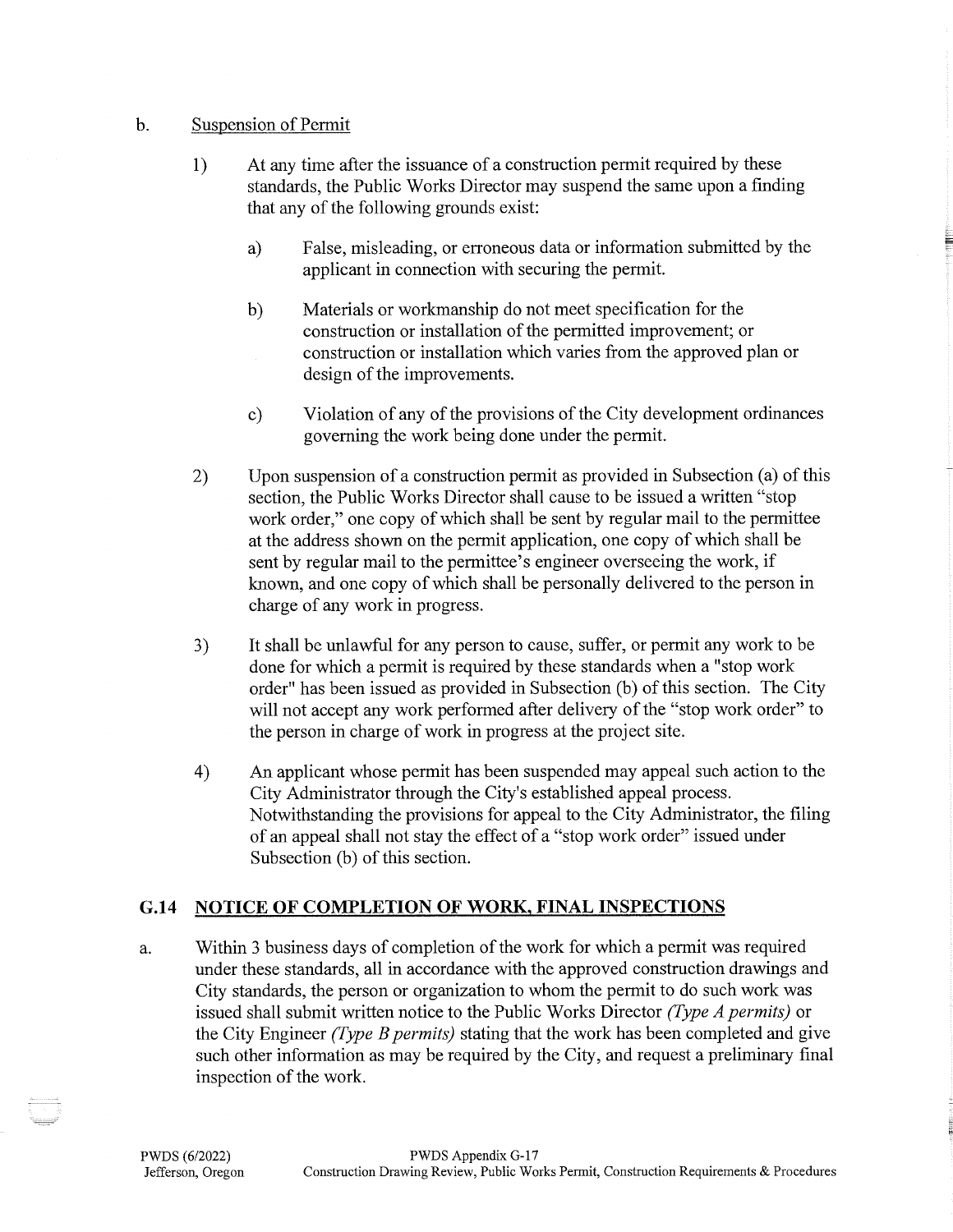- b. As a minimum, the following must be submitted to the Public Works Director or the City Engineer as applicable prior to the preliminary final inspection.
	- 1) All exterior property pins and street monumentation set *(partitions* & *subdivisions).*
	- 2) All set property pins exposed and all property corners marked with lath *(partitions* & *subdivisions).*
	- 3) All easement limits *(except PUEs parallel with r/w)* marked with labeled lath.
	- 4) Paper copy of as-built drawings submitted to City Engineer a minimum of <sup>48</sup> hours prior to final inspection, including distance ties to all utility stub ends.
	- 5) Written copies of all required utility test reports *(compaction, mandrel, pressure, vacuum, etc.),* as well as video tapes of any required pipeline TV inspections.
	- 6) Completion report from design engineer including written copies of all utility test reports *(compaction, mandrel, pressure, vacuum, etc.),* as well as inspection reports of any required TV inspections. Submitted compaction tests shall include certification of engineered fills, baserock and AC pavement tests for streets and trench patching, as well as soil compaction results for all lots with fills.
	- 7) Certification that the areas within the building envelopes of all lots conform to compaction requirements of the applicable Oregon Building Code.
- c. Any corrective work items identified during the preliminary final inspection *(ie. punchlist items)* shall be completed prior to the City's conditional acceptance of any of the public streets or utilities. Failure by the City to include items on the preliminary punchlist shall not, in any way, relieve the contractor from any obligation to perform the work in strict compliance with the approved plans and. City standards. Additional items discovered during subsequent inspections must be corrected prior to provisional acceptance of the improvements by the City.
- d. Upon completion of all corrective work to the satisfaction of the Public Works Director and the City Engineer, including a final inspection by the City, the developer shall provide the following prior to provisional acceptance of the public improvements by the City.
	- 1) Full-size mylar or vellum as-built drawings *(based from an as-built survey as applicable)* for Type B permitted improvements, full-size blackline paper asbuilt drawings for Type A permitted improvements.
	- 2) Acceptable Maintenance Bond *(or other security acceptable to the City)*  valued at a minimum of 40 percent of the estimated construction costs for the public portion of the improvements constructed under the Public Works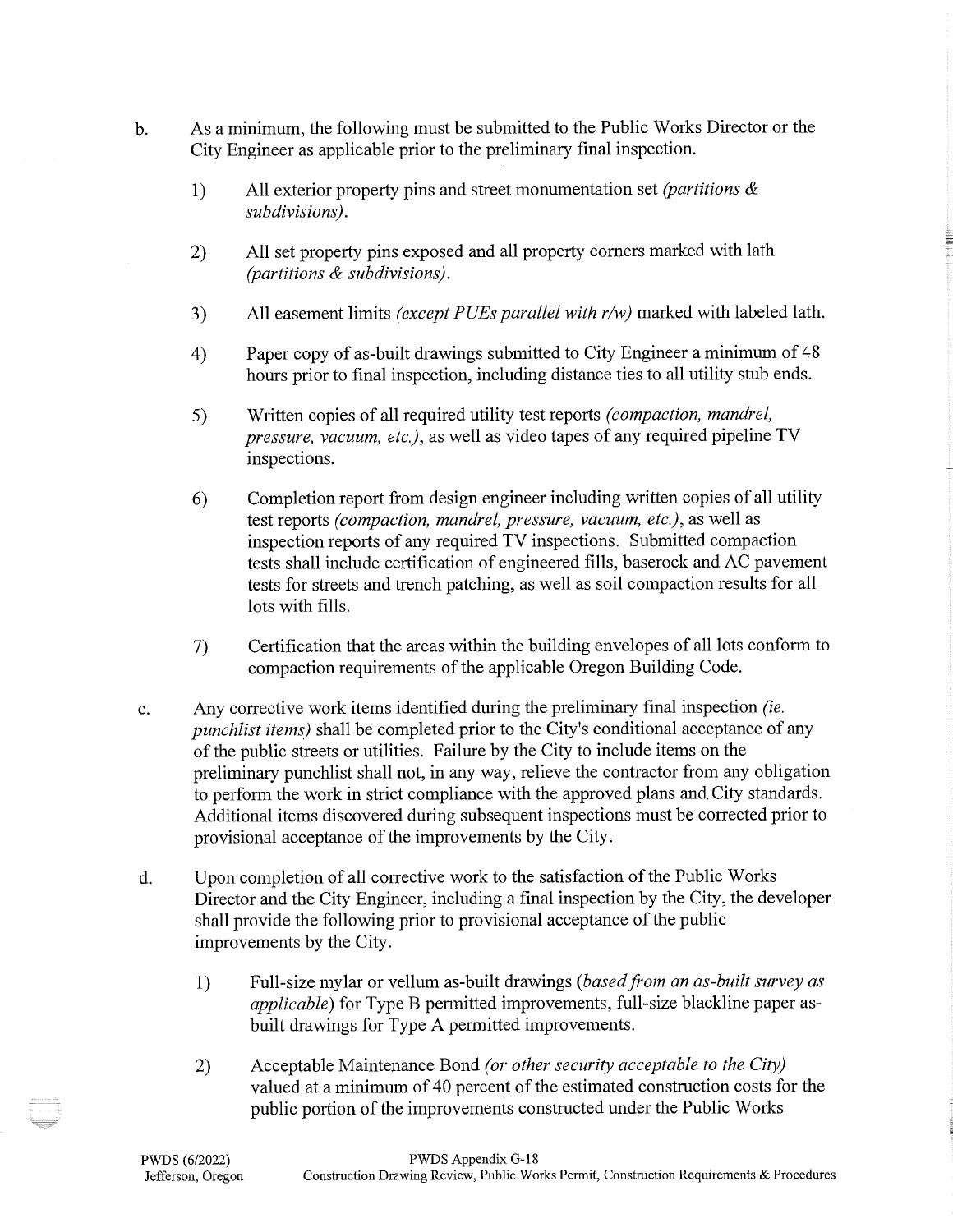permit, as well as portions of the private improvements as noted under G.15.

- a) Bond periods shall conform with the minimums noted under G.15.d, unless longer periods are required by the City as noted under G.15.d.5.
- b) The warranty period shall not commence prior to provisional acceptance of the public improvements by the City.
- 3) Photocopies of any recorded easements required in conjunction with the improvements, except for on-site easements that will be recorded after the plat is recorded.
- 4) Other items required as conditions of the land use planning approval, where applicable.
- e. In no case shall the City issue written provisional acceptance of the work until asbuilt drawings *(for public improvements)* and maintenance bonds *(if required)* are submitted to and accepted by the City. Final acceptance by the City shall not occur until the end of the warranty period.

## **G.15 CITY POLICY FOR ACCEPTING NEW OR RECONSTRUCTED STREETS AND PUBLIC UTILITIES**

- a. The City will accept developer-built public street, sanitary sewer, storm sewer and water distribution improvements constructed in conformance with the City Public Works Construction Standards subject to the following procedures.
- b. After construction of the total project has been completed, all final inspections have been completed, and all required maintenance bonds and as-builts have been submitted and accepted by the City and any outstanding plan review or permit fees have been paid *(and after other items under G.14 have been provided),* the Public Works Director or the City Engineer will provide a memo to the City Administrator recommending that the City provisionally accept the public street, sanitary sewer, storm drainage and/or water system improvements, with final acceptance to occur at the end of the warranty period.
- c. 40% Maintenance/Warranty Bonds.
	- 1) Maintenance Bonds *(or other security acceptable to the City)* shall be provided by the Contractor or the Developer for the public portion of the improvements constructed under the Public Works permit, as well as portions of the private improvements as noted below, valued at a minimum of forty percent (40%) of the applicable construction costs.
- d. Warranty & Maintenance Bond Scope/Periods/Coverage.
	- 1) Warranty and Maintenance Bond periods shall commence upon the date of the notice of provisional acceptance by the City, with final acceptance to occur at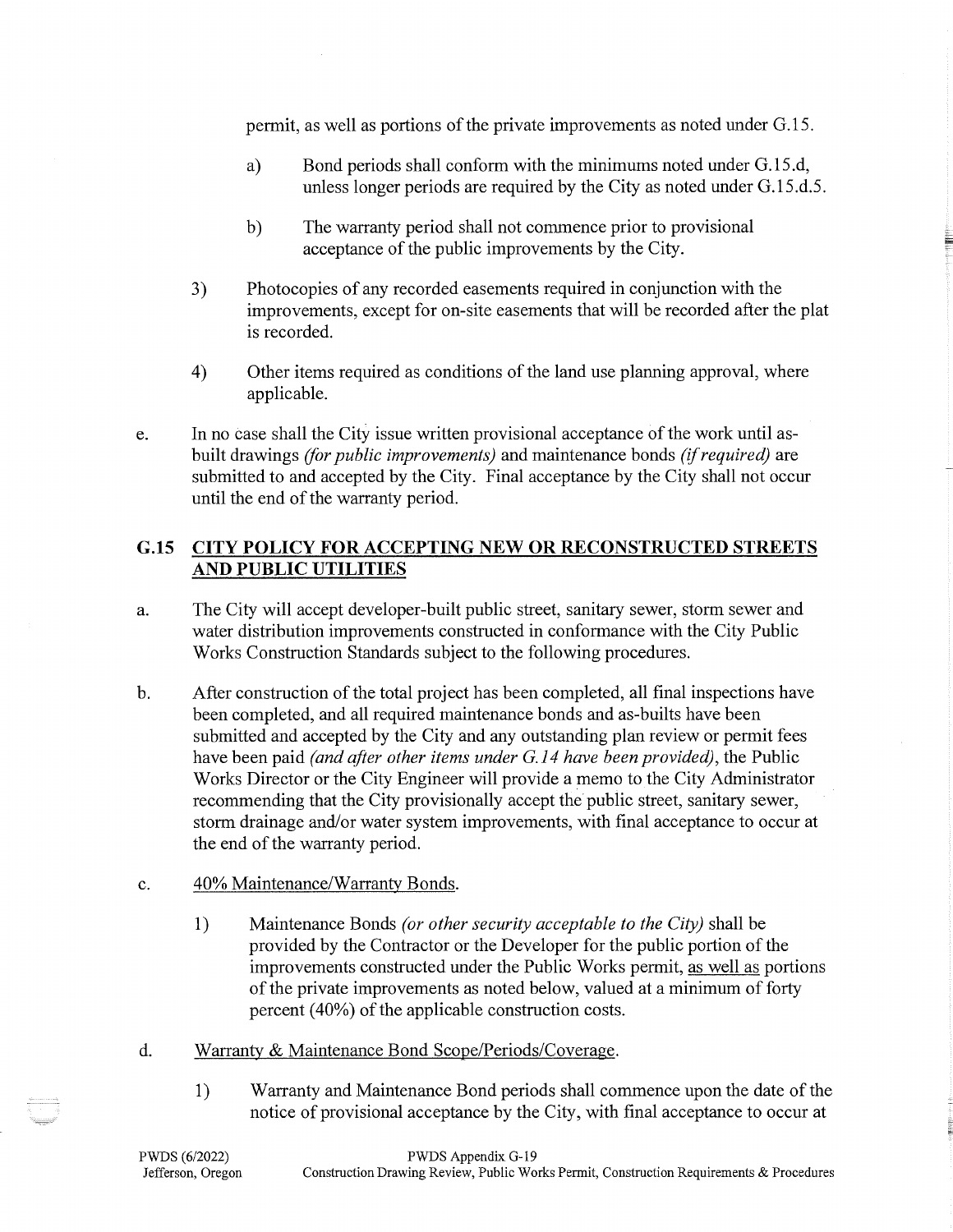the end of the warranty period. The warranty and maintenance bond periods and scope of work covered shall be as summarized below.

- 2) One (1) year from provisional acceptance by the City of the applicable public sanitary sewer, storm drainage and/or water improvements *(as well as detention systems, water quality facilities* & *structures, portion of fire service lines located within the public right-of-way or City utility easements, etc.),* but excluding any other improvements which are listed by the PWDS as "special items" for design *(see PWDS 2.3, 3.3, 4.3* & *5.3).*
- 3) Two (2) years from provisional acceptance by the City of the applicable public street/public sidewalk/street light improvements *(excluding street lights owned/maintained by the power company),* as well as box culverts, trench paving, driveway approaches, designated fire lanes, common use driveways, common use private streets, private sewer pump stations, metering/monitoring manholes, etc., and also including other improvements which are listed by the PWDS as "special items" for design *(see PWDS 2.3, 3.3, 4.3* & *5.3).*
- 4) Any damage to the covered improvements during the warranty period shall be corrected prior to final acceptance by the City and release of the warranty and/or bonds, regardless of the cause of the damage.
- 5) The required warranty and bond period may be extended at the discretion of the City Administrator if the Public Works Director or the City Engineer identify construction materials or methods that differ from City standards, but which the City does not require to be removed and replaced.
	- a) This authority granted to the City Administrator shall in no way obligate the City to accept any work that is not constructed in full conformance with the approved plans and these standards, nor shall it be construed as establishing a precedent.
- e. Prior to the end of the warranty period, Public Works and/or the City Engineer will make warranty inspection(s) and investigations as deemed necessary by the City to identify any defective work that must be corrected prior to final acceptance of the improvements by the City. The developer will be notified in writing of any required corrective work.
	- 1) All required corrective work shall be completed by no later than 21 days from the date of such written notification.
	- 2) Any delay in correcting the identified deficiencies will result in a delay in final acceptance by the City, and release of any warranty or bonds.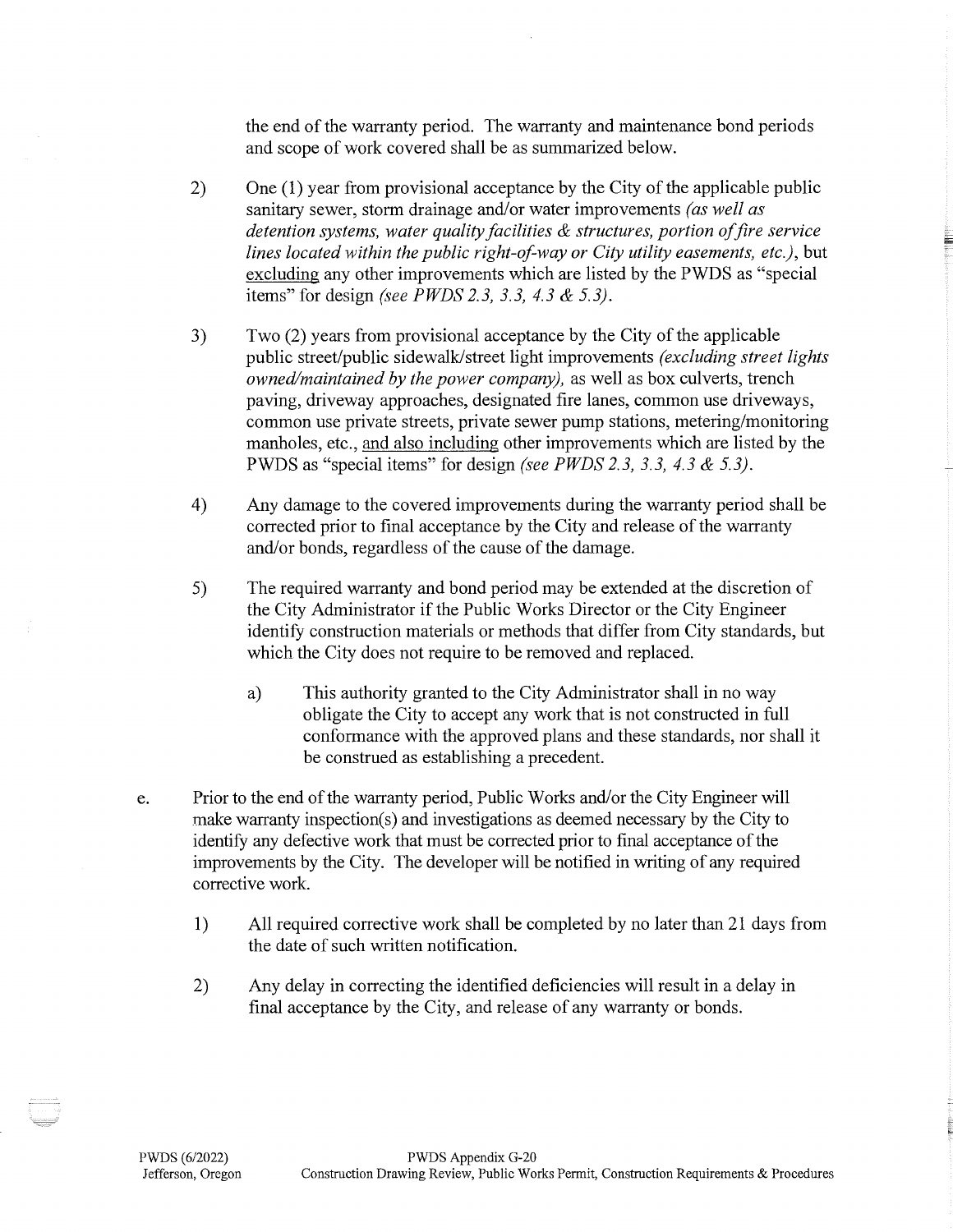## **G.16 PENALTY; CONTINUING VIOLATIONS**

- a. Failure to comply with any provision of these standards, or with any restrictions or conditions imposed hereunder, or failure to comply with the conditions of <sup>a</sup> construction permit issued by the City, shall subject the person, firm or corporation who violates, disobeys, omits, neglects, or refuses to comply with any of the provisions of these standards to civil penalties as prescribed herein.
- b. Offenses defined in these standards shall be punishable by a fine not to exceed \$250 per violation. Each and every day a violation is permitted to exist shall constitute a separate offense.
- c. A violation of the provisions of these standards is declared to be an offense, but not a crime. It is intended to be an offense which can be disposed of in all respects as a civil proceeding and not governed by procedural, evidentiary, substantive, and constitutional rules applicable to criminal charges and proceedings. A person adjudged responsible for an infraction shall not be deemed "guilty" of the infraction and a judgment of responsibility shall not be deemed a "conviction" for any purpose.
- d. Notwithstanding anything in this section or any other ordinance to the contrary, no greater penalty shall be imposed for any violation of city ordinance than the maximum penalty prescribed under Oregon statute for the same act or omission.

## **G.17 PRECONSTRUCTION CONFERENCE**

Requirements relating to the Preconstruction Conference are outlined in Section 1.13 of the Public Works Design Standards (PWDS).

## **G.18 VARIANCES TO CONSTRUCTION STANDARDS**

Requests for variances to these Standards shall be based on the criteria and procedures outlined in Section 1.12 of the Public Works Design Standards (PWDS).

## **G.19 CONSTRUCTION INSPECTION**

Construction inspection shall generally conform to the procedures outlined in Section 1.14 of the Public Works Design Standards (PWDS).

## **G.20 CONSTRUCTION SUBMITTALS**

Construction submittals for materials  $\&$  equipment incorporated into the work shall generally conform to the requirements outlined in Section G-01300 attached hereto.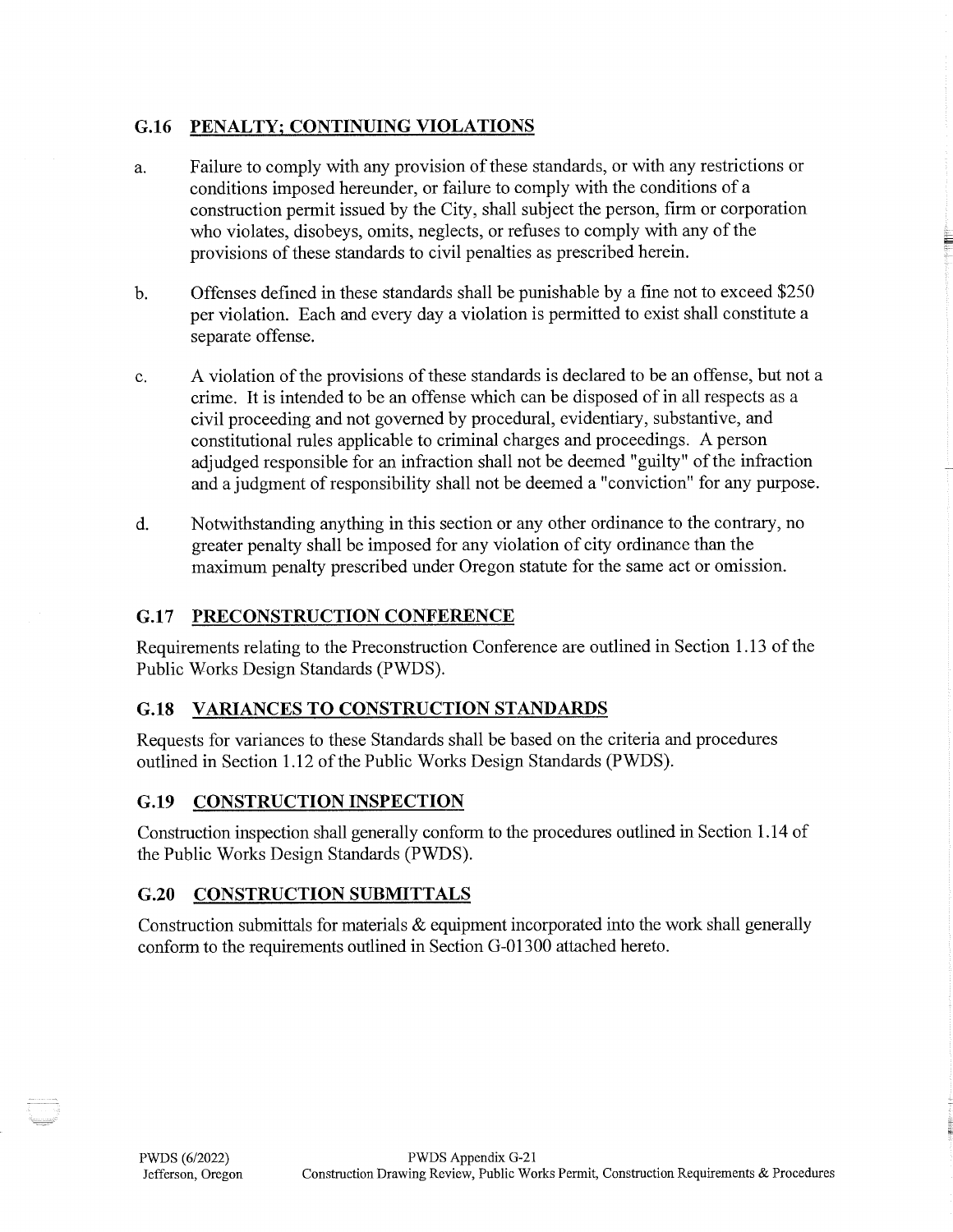$\label{eq:1} \mathcal{L}^{(m)}(0) = \frac{1}{2} \sum_{i=1}^m \mathcal{L}^{(m)}(0) \mathcal{L}^{(m)}(0)$ 

 $\label{eq:2.1} \frac{1}{\sqrt{2}}\int_{\mathbb{R}^3}\frac{1}{\sqrt{2}}\left(\frac{1}{\sqrt{2}}\right)^2\frac{1}{\sqrt{2}}\left(\frac{1}{\sqrt{2}}\right)^2\frac{1}{\sqrt{2}}\left(\frac{1}{\sqrt{2}}\right)^2\frac{1}{\sqrt{2}}\left(\frac{1}{\sqrt{2}}\right)^2.$ 

**The Controller**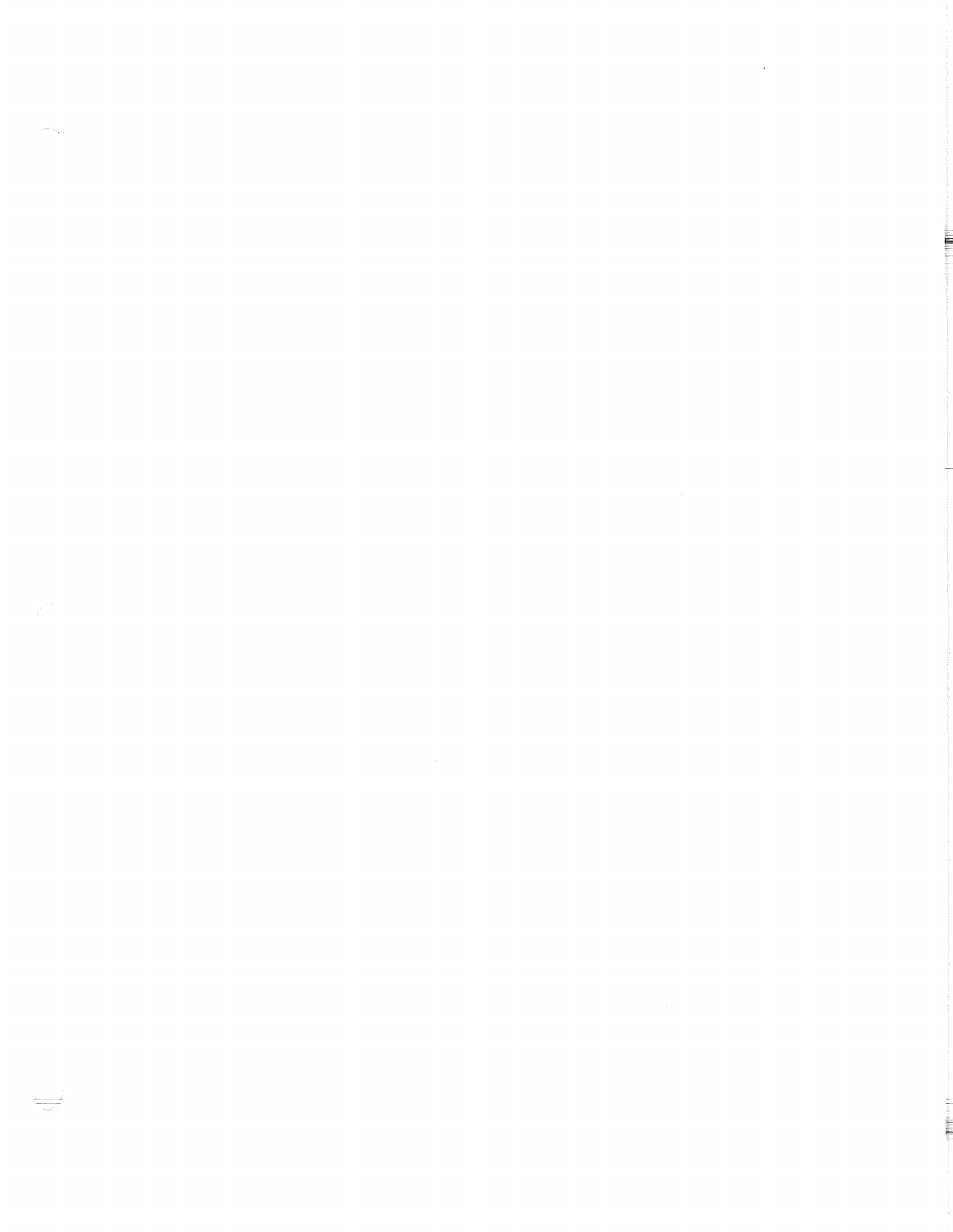### **SECTION G-01300 CONTRACTOR CONSTRUCTION SUBMITTALS**

#### **PARTl: GENERAL**

#### 1.1 SCOPE

- a. Construction submittals for review by the City are required for all material  $\&$  equipment which is incorporated into work covered under the PWDS or which will be turned over to the City for operation and maintenance, including but not limited to streets/sidewalks, water/sewer/storm drainage improvements, pump stations, treatment facilities (water, sewer or storm), storage reservoirs, bridges, etc.
- b. Delivery prior to approval of any material or equipment for which submittals are required will be at the Contractor's risk. Material or equipment for which submittals are required shall not be incorporated into the work until after the submittals have been reviewed and approved.
- $c.$  Construction Submittal Format & Number of Copies.
	- 1) Contractor will be allowed to provide electronic/pdf copies of highlighted/marked-up submittals and associated submittal cover sheet, conditional upon submittals being complete and configured in accordance with the requirements of this section.
	- 2) If the Contractor fails to provide submittals in full conformance with this section, the Public Works Director and/or City Engineer may require all subsequent submittals to be submitted in hard copy format (three copies minimum).

#### 1.2 GENERAL SUBMITTAL REQUIREMENTS

- a. Review by Engineer-of-Record Required.
	- 1) Unless otherwise approved in writing by the Public Works Director, all submittals to the City *(with the exception of the laboratory and test reports)* shall be first reviewed by the Engineer-of-Record, who is responsible to verify that the submittals conform with the approved design and with PWDS requirements before they are forwarded to the City for review. Direct submittals from contractors, subcontractors or suppliers will not be accepted by the City unless otherwise noted herein.
	- 2) Prior to submitting to the Engineer-of-Record, the Contractor shall carefully review the correctness and thoroughness of the material, verify all field measurements, and coordinate all aspects of each item being submitted.
	- 3) The Contractor shall carefully review and ensure that all submittals are tailored to the project by high lighting appropriate information and/or deleting or crossing out nonapplicable information, and that all options and equipment furnished are indicated, and ensure that the submittal is otherwise organized and marked as required herein or in the individual specification sections as applicable.
	- **4) The Contractor shall verify his/her review by affixing his/her stamp of approval and signature to the front page of each submittal package.**

|                   | Section G-01300 - 1 of 7           |
|-------------------|------------------------------------|
| PWDS (6/2022)     |                                    |
| Jefferson, Oregon | CONTRACTOR CONSTRUCTION SUBMITTALS |
|                   |                                    |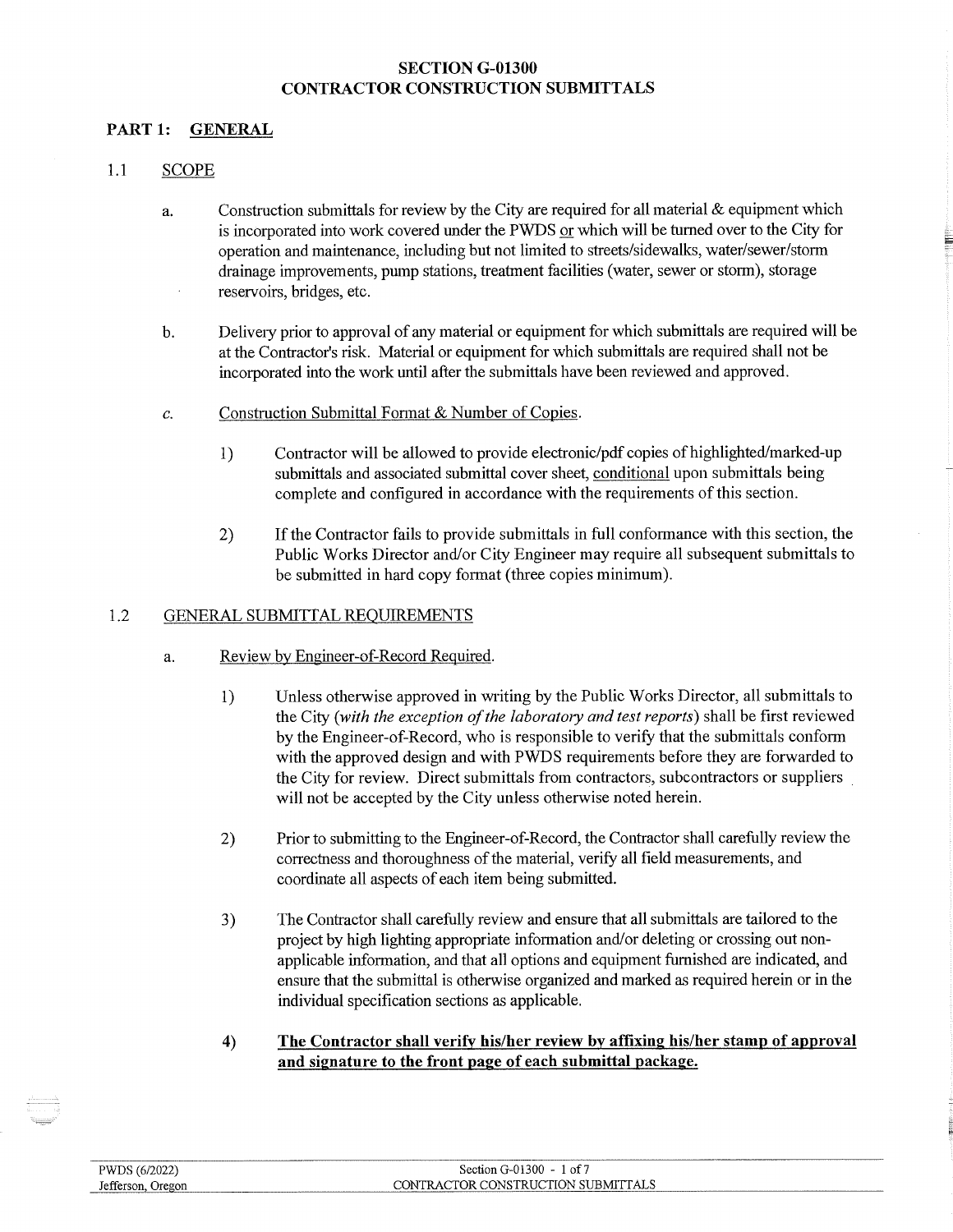- b. Direct Supplier/Subcontractor Submittals Not Accepted. All submittals to the City, with the exception of the laboratory test certificates, shall be made only after review by the Engineer-of-Record. Submittals from subcontractor or suppliers will not be accepted.
- c. Sequential Numbering. All submittal reports shall be numbered sequentially. Resubmittals shall be designated with the same number as the original submittal followed by a designation letter (ie. Submittal "5A" for the first resubmittal of submittal 5, Submittal "5B" for second, etc.).
- d. Specified Cover Sheet. All submittals shall be accompanied by a completed copy of the submittal report cover sheet included under Part 4 of this section.
	- 1) A separate submittal report cover sheet shall be prepared for each submittal. Generally, items under a single PWDS division can be included on the same submittal report. Each submittal report shall clearly designate the PWDS division & section(s) that apply to the material or equipment being submitted on.
	- 2) A single submittal report shall not be used for items under different PWDS divisions.
	- 3) All submittal report cover sheets shall reference the item(s) that it covers, the applicable PWDS division & section(s), the Contractor's name, the Project title and location, and the date of submission. Submittal shall also indicate whether the information is for review and approval by the City, for record purposes or for the fulfillment of the operation and maintenance requirements.
- e. The Contractor shall provide copies of each submittal as follows unless otherwise directed by the City:
	- 1) Material and Equipment Construction Submittals Four (4) copies provided to City if pdf submittals are dis-allowed as noted above.
	- 2) Quality Control Submittals The Contractor or the laboratory shall submit one copy of all test certificates, and calibration certificates directly to the following; Public Works Director and City Engineer.
	- 3) Informational Submittals The Contractor shall submit one copy of all licenses and permits directly to the following; Public Works Director and City Engineer.
- f. Substitutions. Manufacturers submitting proposals for equipment which will require changes to the design shown on the Drawings or specified herein shall also include detailed information on structural, electrical, mechanical and other miscellaneous changes or modifications required to adapt their equipment to the design shown, or as specified below. Provision of such infonnation or acceptance for review shall not be construed as approval of such substitute.
- g. Highlighting and/or Marking. All submittals shall be tailored to the project by highlighting appropriate information and/or deleting or crossing out non-applicable information *(as well as being mm·ked, labeled or identified with where the product will be used, as applicable).* All options and equipment furnished shall be so indicated.
- h. Complete Submittals Required. Failure to provide complete submittals, or failure to follow the instructions outlined in this section *(including but not limited to highlighting applicable information and/or crossing out non-applicable information),* will result in the incomplete submittal being returned to the Contractor without review, at the discretion of the City Engineer or the Public Works Director.

| PWDS (6/2022)     | Section G-01300 - 2 of 7           |
|-------------------|------------------------------------|
| Jefferson, Oregon | CONTRACTOR CONSTRUCTION SUBMITTALS |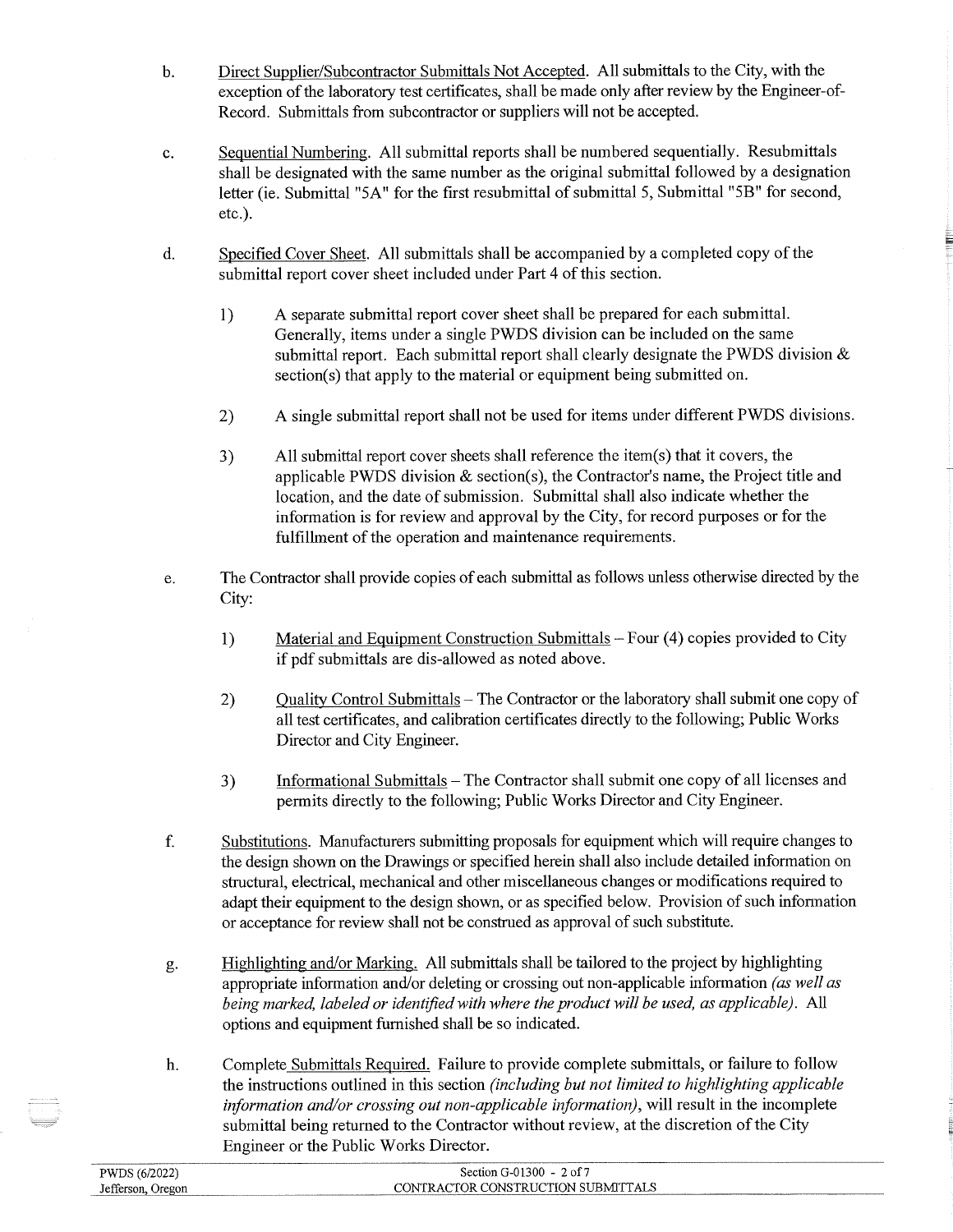#### 1.3 MATERIAL AND EQUIPMENT SUBMITTALS:

#### a. Variances Shall be Noted.

- 1) The Contractor and/or Engineer-of-Record shall indicate on the submittals all variances from the requirements in the PWDS or on the Drawings. Failure to note variances from the specification requirements may result in the submittal being returned to the Contractor without review.
- 2) If the proposed equipment includes modifications from standard features or options typically provided by the manufacturer for similar applications, these shall be clearly noted on the submittal.
- b. Material & Equipment Submittals. Submittals for all materials and equipment used by the Contractor in the perfonnance of the work shall include the following as applicable.
	- 1) Manufacturers' Literature: Literature indicating the compliance of the product with the Specifications shall be included with all submittals. This shall include catalog sheets and other descriptive bulletins. Manufacturer's literature shall also include, but not be limited to the following:
		- a) Manufacturer's catalog data
		- b) Materials of construction
		- c) Manufacturer's name and model number
		- d) Installation instructions and drawings
	- 2) Manufacturers' or Suppliers' Certificates: Certificates shall state that the products have been sampled and tested in accordance with the proper industrial and governmental standards and meet the requirements of the approved design and the PWDS. An authorized agent of the manufacturer shall sign certificates.
	- 3) Design Data: Design data shall include the calculations, supporting theories, safety factors and assumptions used in designing the product.
	- 4) Samples: Samples shall be provided as required by this section or if noted on the drawings. Samples shall be of the precise material proposed to be furnished. The number of samples and sample size shall be of the industry standard unless otherwise stated.
	- 5) Shop Drawings: Shop drawings shall include the following as applicable to the equipment or system along with any special requirements listed in the PWDS, approved drawings or directive from the Public Works Director:
		- a) Scaled details
		- b) Scaled dimensional drawings
		- c) Sectional assembly drawings
		- d) Fabrication infonnation
		- e) Wiring schematics with termination point identification if applicable.
		- f) Motor information if applicable.
		- g) Piping schematics if applicable.

| $\sim$ $\sim$ $\sim$ $\sim$ | 3 of                                                   |
|-----------------------------|--------------------------------------------------------|
| PWDS $(6)$                  | Section                                                |
| u sa sa sa                  | G-01300                                                |
| Jefferson<br>Jregon         | <b>TOR CONSTRUCTION SUBMITTAL.</b><br>`AL S<br>CONTRAG |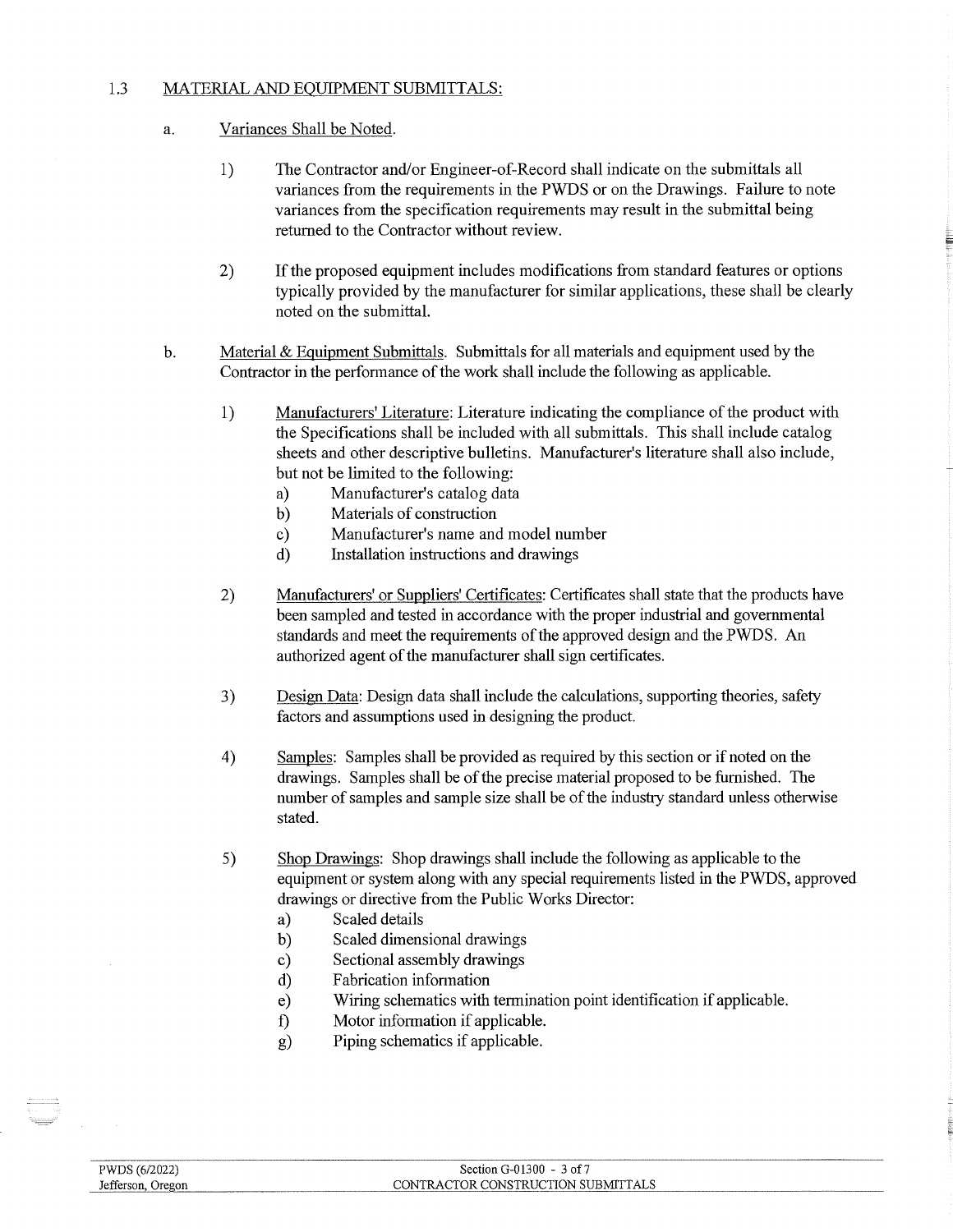### 1.4 SUBSTITUTIONS

- a. Substitute items of material or equipment are those items which are determined by the Public Works Director NOT to qualify as an "or equal", or which require any level of redesign work to incorporate into the project.
- b. Submittals for substitute materials or equipment shall include but not be limited to manufacturer's literature, design criteria, dimensions and installation instruction.
- c. The submittal shall include any certifications or test results required to demonstrate that the proposed materials or equipment meets the requirements of the specifications and is equivalent or better than the specified materials or equipment.
- d. If the substitution requires a change in the design *(including dimensional changes to any structure or other component),* the submittal shall include all pertinent design information and details for the required design change, with supporting documentation.

## 1.5 QUALITY CONTROL SUBMITTALS

- a. Quality Control submittals are defined as those required by the PWDS to present documentary evidence to the City that the Contractor has satisfied certain requirements of the approved drawings or the PWDS. Such submittals may include but are not limited to:
	- 1) Laboratory Certificates: Certificates shall include the results of tests by an independent laboratory for comparison to Specification requirements, mix design data and approval, plan inspection reports and certification, and other required information from the laboratory. All information submitted shall be signed by an authorized agent of the laboratory.
	- 2) Installation and Calibration Certificates: Certificates shall be submitted for equipment as indicated in the individual sections. These certificates shall indicate manufacturer's satisfaction with the installation, the accuracy of calibration and alignment, and the operation of the equipment. An authorized agent of the manufacturer must sign such certificates.

## 1.6 INFORMATIONAL SUBMlTTALS & SUBMlTTALS FOR RECORD

- a. Informational submittals formalize the flow of information between the Contractor and the City. Such submittals may include but are not limited to:
	- 1) Construction Schedules: Unless otherwise specified, the Contractor shall submit construction schedules as required in the PWDS.
	- 2) Licenses and Pennits: The Contractor shall obtain all licenses and permits required by Local, State and Federal laws and submit copies of them to the City, including but not limited to the following.
		- a) Copies of all construction permits and licenses required by all approving agencies, including as applicable cities, counties, state agencies, utility service districts, etc.
		- b) Copies of all structural, electrical, mechanical, and plumbing permits (as appropriate) required by all approving agencies.

| $\overline{\phantom{a}}$<br>DVA | . of $\tilde{\phantom{a}}$<br>-м. |
|---------------------------------|-----------------------------------|
| "egon<br>________               | 16<br>Ж<br>. INF                  |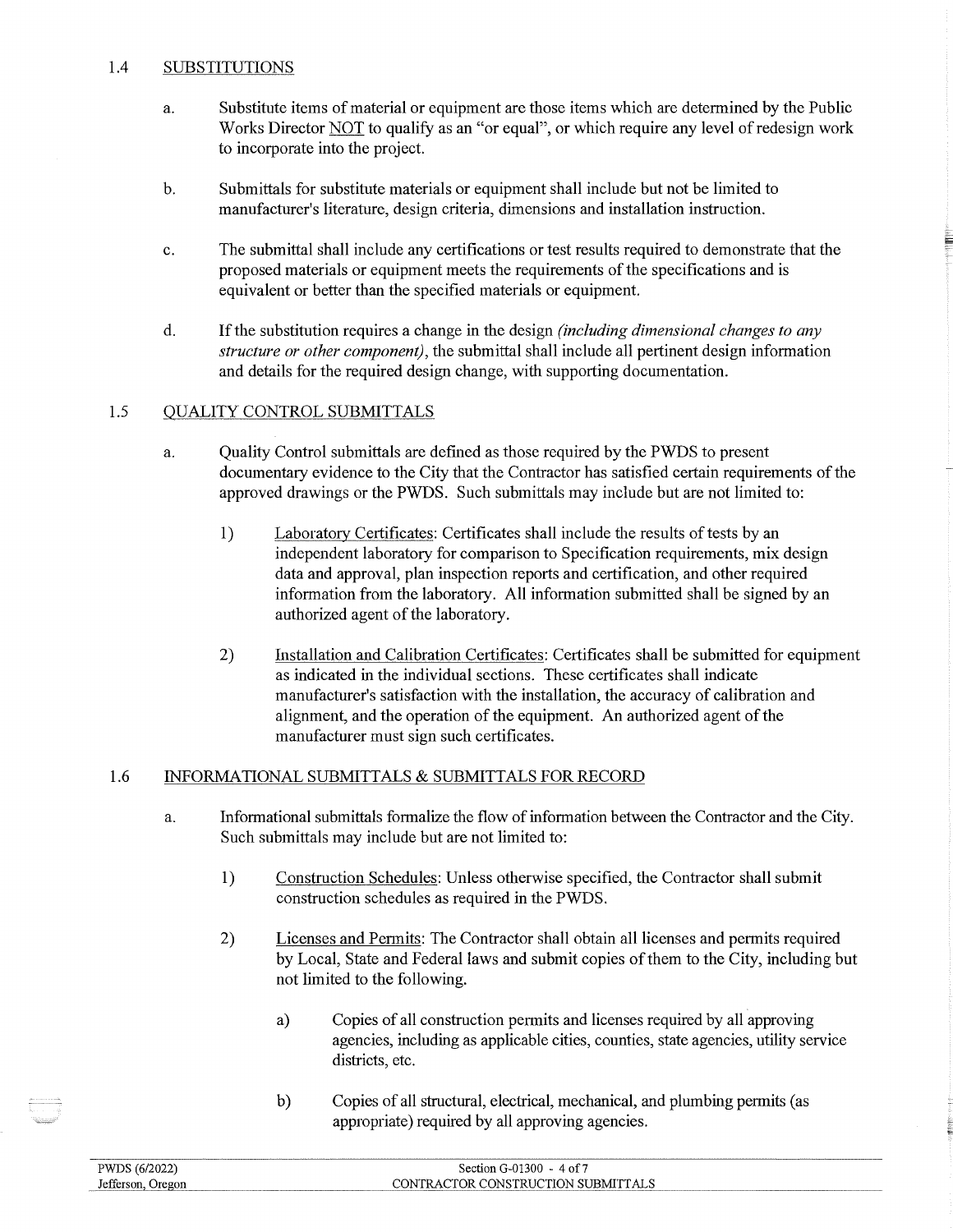c) Copies of County, ODOT and/or railroad right of entry permits (as applicable), including copies of pennit conditions.

### 1.7 CITY REVIEW OF SUBMITTALS

- a. Except as may otherwise be indicated, the City will review the submittals with reasonable promptness for their compliance with the design concept and the PWDS and return each submittal to the Contractor with comments noted thereon. The City's maximum review period for each submittal or resubmittal will be 21 days.
- b. If the review indicates that the material or equipment is in general conformance with the design concept and complies with the Drawings and Specifications, submittal copies will be marked "REVIEWED". In this event the Contractor may begin to incorporate the material or equipment covered by the submittal.
- c. If the review indicates that limited corrections are required, the submittal will be marked "FURNISH AS CORRECTED". The Contractor may begin incorporating the material and equipment covered by the submittal in accordance with the noted corrections.
	- 1) Unless otherwise approved in writing by the City, the Contractor shall provide a written summary *(letter, memo or email)* confirming how each such "FURNISH AS CORRECTED" review comments will be addressed. A separate letter/memo/email shall be provided for each submittal *(subject line referencing the submittal number and title)*, with confirmation of each applicable submittal review comment from the submittal review by the City, with numbering to match the applicable submittal review comment.
	- 2) If the requirement for written confirmation of "FURNISH AS CORRECTED" review comments is waived in writing by the City, no further action is required by the Contractor.
- d. If a submittal is returned marked "REVISE AND RESUBMIT", the Contractor shall revise it and shall resubmit the required number of copies to the City for review.
	- 1) Resubmittal of only portions of multi-page or multi-drawing submittals will not be allowed unless specifically requested or allowed by the City (in the submittal review). For example, if a Shop Drawing submittal consisting of 10 drawings contains one drawing noted as "REVISE AND RESUBMIT", the submittal as a whole is deemed "REVISE AND RESUBMIT", and 10 drawings are required to be resubmitted.
	- 2) However, if a submittal includes numerous different items, each of which was reviewed and commented on separately, only those noted as "REVISE AND RESUBMIT" need to be resubmitted.
- e. If a submittal is returned marked "REJECTED", it shall mean either that the proposed material or product does not satisfy the specification or the submittal is so incomplete that it cannot be reviewed. In such cases, copies will be returned to the Contractor for correction. The Contractor shall then resubmit the required number of copies of the corrected submittal.
	- 1) Any material or equipment on-site which is rejected by the City shall be removed from the job site by the Contractor within two (2) working days of notification of rejection of the submittal.
- f. Except at its own risk, the Contractor shall not undertake work covered by submittals marked as "REVISE AND RESUBMIT" or "REJECTED" until a new submittal is made and returned without exceptions.

| PWDS (6/2022)     | Section G-01300 - 5 of 7           |
|-------------------|------------------------------------|
| Jefferson, Oregon | CONTRACTOR CONSTRUCTION SUBMITTALS |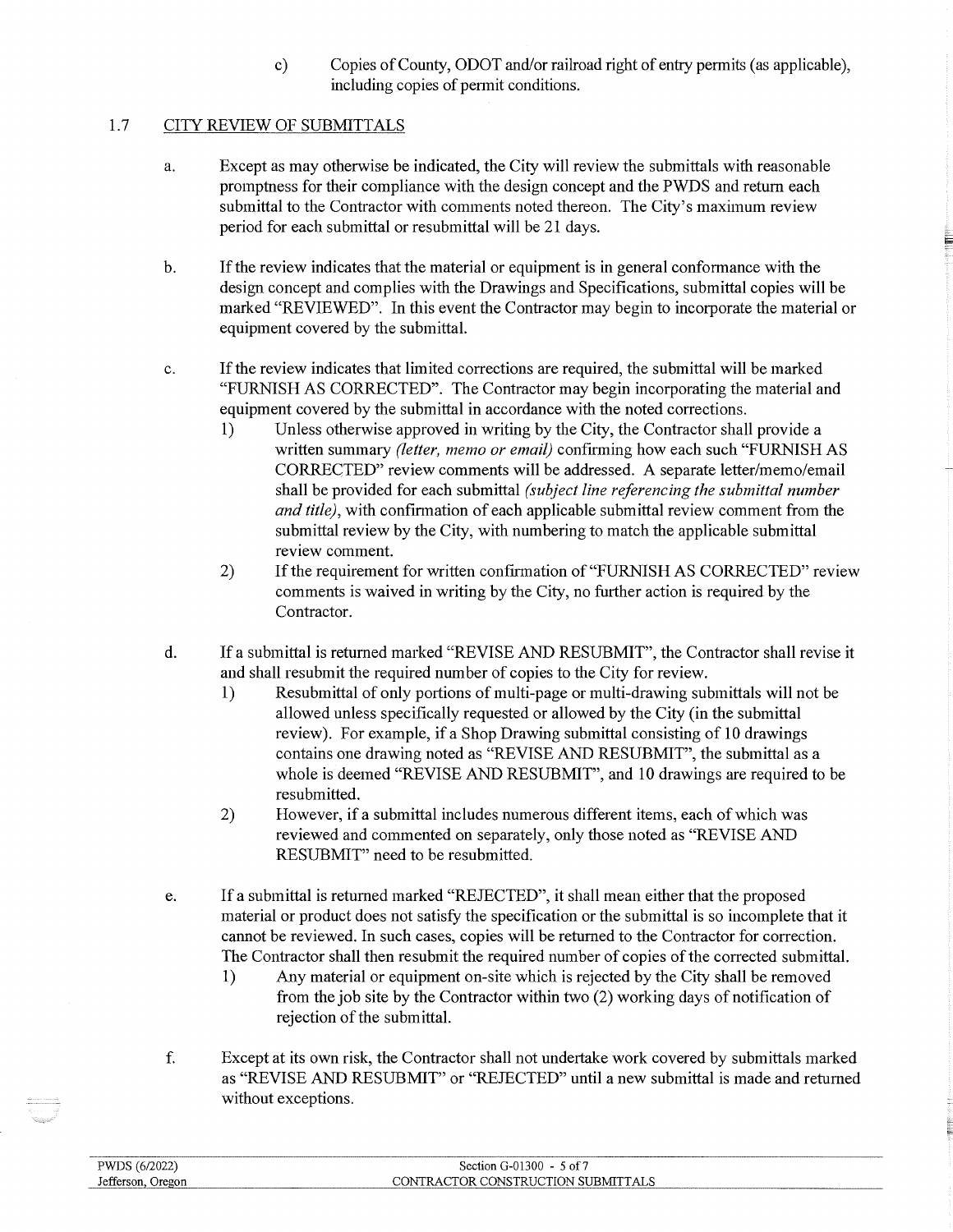- g. The City's review of submittals is only for general conformance with the design concept of the project and general compliance with the information given in the approved design and the PWDS. Corrections or comments made on the submittals or shop drawings during this review (or absence of such corrections or comments) do not relieve the Contractor from compliance with the requirements of the plans and specifications. Approval of a specific item shall not include approval of an assembly of which the item is a component. Contractor is responsible for dimensions to be confirmed and correlated at the job site; information that pertains solely to the fabrication processes or to the means, methods, techniques, sequences and procedures of construction; coordination of his or her work with that of all other trades; and for performing all work in a safe and satisfactory manner.
- h. In the event that multiple reviews are perfonned on the same submittal *(or portions of the same submittal*) due to revisions, clarifications, duplicate submittals or other reasons, all submittal review comments are complementary and what is noted by any submittal review iteration shall be as binding as if noted on all.

PART 2: PRODUCTS

None.

PART 3: EXECUTION None.

#### PART 4: SPECIAL PROVISIONS

#### 4.1 SUBMITTAL REPORT FORM

a. See following pages:

| PWDS (6/2022)     | Section G-01300 - 6 of 7           |
|-------------------|------------------------------------|
| Jefferson, Oregon | CONTRACTOR CONSTRUCTION SUBMITTALS |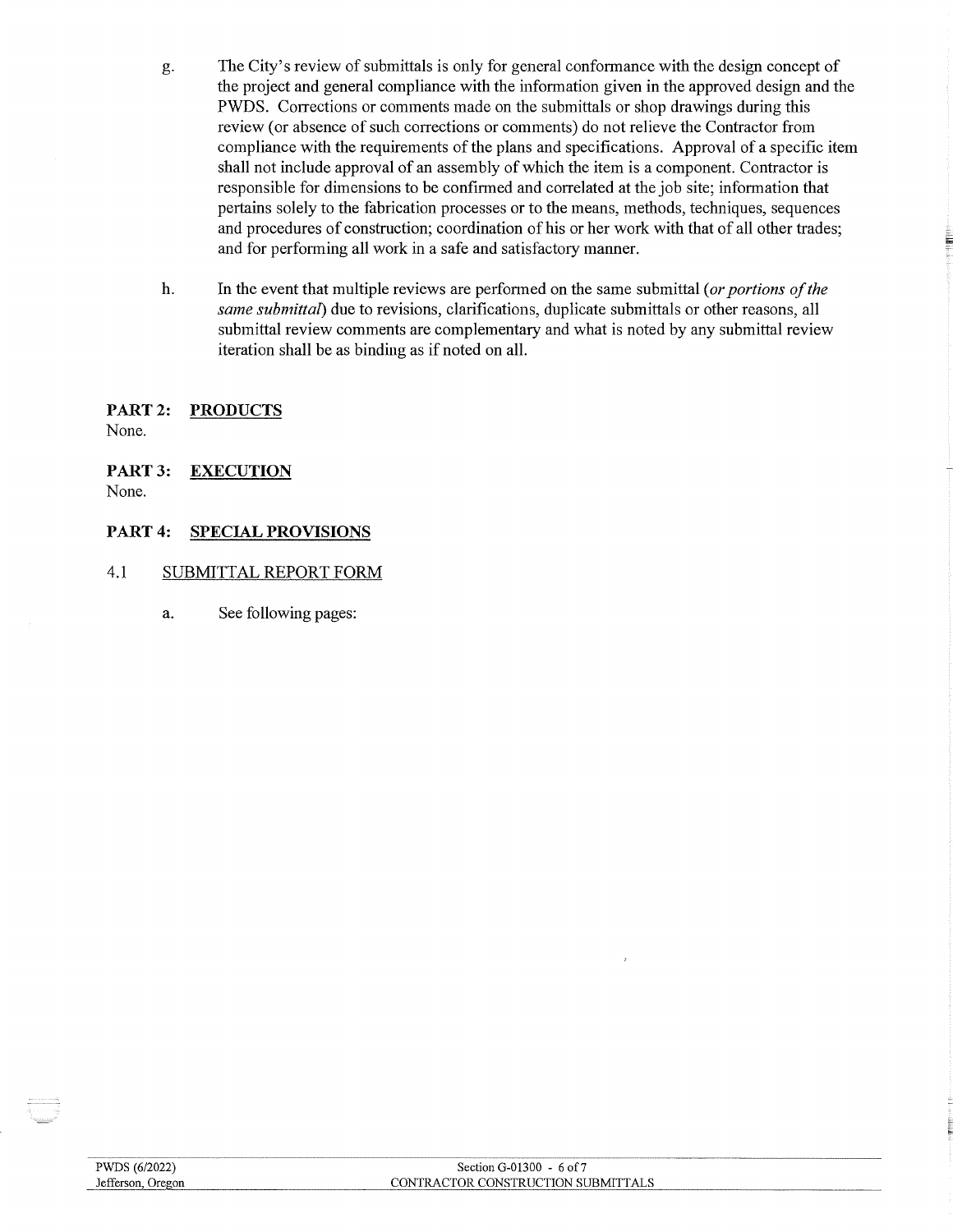# **WESTECH ENGINEERING** INC. **SUBMITTAL REPORT**

| PROJECT:                                      |                                                                                                                                                                                      |                                                                                                                                                                                                                                                                                                                                                                                                                                                                                                                                                                                                                                                                                                                                                                                                                                                                                                                                                              |
|-----------------------------------------------|--------------------------------------------------------------------------------------------------------------------------------------------------------------------------------------|--------------------------------------------------------------------------------------------------------------------------------------------------------------------------------------------------------------------------------------------------------------------------------------------------------------------------------------------------------------------------------------------------------------------------------------------------------------------------------------------------------------------------------------------------------------------------------------------------------------------------------------------------------------------------------------------------------------------------------------------------------------------------------------------------------------------------------------------------------------------------------------------------------------------------------------------------------------|
| FROM (Contractor):                            |                                                                                                                                                                                      |                                                                                                                                                                                                                                                                                                                                                                                                                                                                                                                                                                                                                                                                                                                                                                                                                                                                                                                                                              |
| TO:                                           | <b>Public Works Director</b>                                                                                                                                                         |                                                                                                                                                                                                                                                                                                                                                                                                                                                                                                                                                                                                                                                                                                                                                                                                                                                                                                                                                              |
| COPIES:                                       | 1 for pdf submittals, or three (3) if hard copies are required by Public Works Director                                                                                              |                                                                                                                                                                                                                                                                                                                                                                                                                                                                                                                                                                                                                                                                                                                                                                                                                                                                                                                                                              |
|                                               | SUBMITTAL NUMBER ___________(to be numbered sequentially by Contractor)                                                                                                              |                                                                                                                                                                                                                                                                                                                                                                                                                                                                                                                                                                                                                                                                                                                                                                                                                                                                                                                                                              |
| () SAMPLES                                    | Category of Information being Submitted:<br>() EQUIPMENT/MATERIAL SUBMITTALS/SHOP DWGS() MANUFACTURER'S DATA<br>() REPORTS () METHOD STATEMENT () INFORMATION FOR RECORD<br>() OTHER | () OPERATIONS&MAINTENANCE INFO                                                                                                                                                                                                                                                                                                                                                                                                                                                                                                                                                                                                                                                                                                                                                                                                                                                                                                                               |
|                                               |                                                                                                                                                                                      |                                                                                                                                                                                                                                                                                                                                                                                                                                                                                                                                                                                                                                                                                                                                                                                                                                                                                                                                                              |
|                                               | PWDS Division & Section:                                                                                                                                                             |                                                                                                                                                                                                                                                                                                                                                                                                                                                                                                                                                                                                                                                                                                                                                                                                                                                                                                                                                              |
| CONTRACTOR:                                   | exceptions have been clearly noted.                                                                                                                                                  | I hereby certify that the material submitted has been checked for compliance with the approved drawings and any                                                                                                                                                                                                                                                                                                                                                                                                                                                                                                                                                                                                                                                                                                                                                                                                                                              |
|                                               | Signed (Contractor's authorized representative)                                                                                                                                      | Date                                                                                                                                                                                                                                                                                                                                                                                                                                                                                                                                                                                                                                                                                                                                                                                                                                                                                                                                                         |
| Printed Name                                  |                                                                                                                                                                                      | Title                                                                                                                                                                                                                                                                                                                                                                                                                                                                                                                                                                                                                                                                                                                                                                                                                                                                                                                                                        |
| ENGINEER-OF-RECORD:                           | and PWDS requirements, except as clearly noted.                                                                                                                                      | I hereby certify that I have reviewed this submittal, and it is in compliance with the design concept, the approved drawings                                                                                                                                                                                                                                                                                                                                                                                                                                                                                                                                                                                                                                                                                                                                                                                                                                 |
| Signed (Engineer of Record)                   |                                                                                                                                                                                      | Date                                                                                                                                                                                                                                                                                                                                                                                                                                                                                                                                                                                                                                                                                                                                                                                                                                                                                                                                                         |
| () REVIEWED<br>satisfactory manner.<br>Signed | <b>RESPONSE TO SUBMITTAL (by City):</b><br>( ) FURNISH AS CORRECTED<br>() REVISE AND RESUBMIT                                                                                        | () REJECTED<br>() SEE ATTACHED LETTER, $\frac{1}{\sqrt{2}}$<br>Checking is only for general conformance with the design concept of the project and general compliance with the<br>information given in the approved design and the PWDS. Corrections or comments made on the submittals or shop<br>drawings during this review (or absence of such corrections or comments) do not relieve the contractor from compliance<br>with the requirements of the plans and specifications. Approval of a specific item shall not include approval of an assembly<br>of which the item is a component. Contractor is responsible for dimensions to be confirmed and correlated at the job site;<br>information that pertains solely to the fabrication processes or to the means, methods, techniques, sequences and procedures<br>of construction; coordination of his or her work with that of all other trades; and for performing all work in a safe and<br>Date |
| Printed Name                                  |                                                                                                                                                                                      |                                                                                                                                                                                                                                                                                                                                                                                                                                                                                                                                                                                                                                                                                                                                                                                                                                                                                                                                                              |
| PWDS (6/2022)                                 |                                                                                                                                                                                      | Section G-01300 - 7 of 7                                                                                                                                                                                                                                                                                                                                                                                                                                                                                                                                                                                                                                                                                                                                                                                                                                                                                                                                     |
| Jefferson, Oregon                             |                                                                                                                                                                                      | CONTRACTOR CONSTRUCTION SUBMITTALS                                                                                                                                                                                                                                                                                                                                                                                                                                                                                                                                                                                                                                                                                                                                                                                                                                                                                                                           |